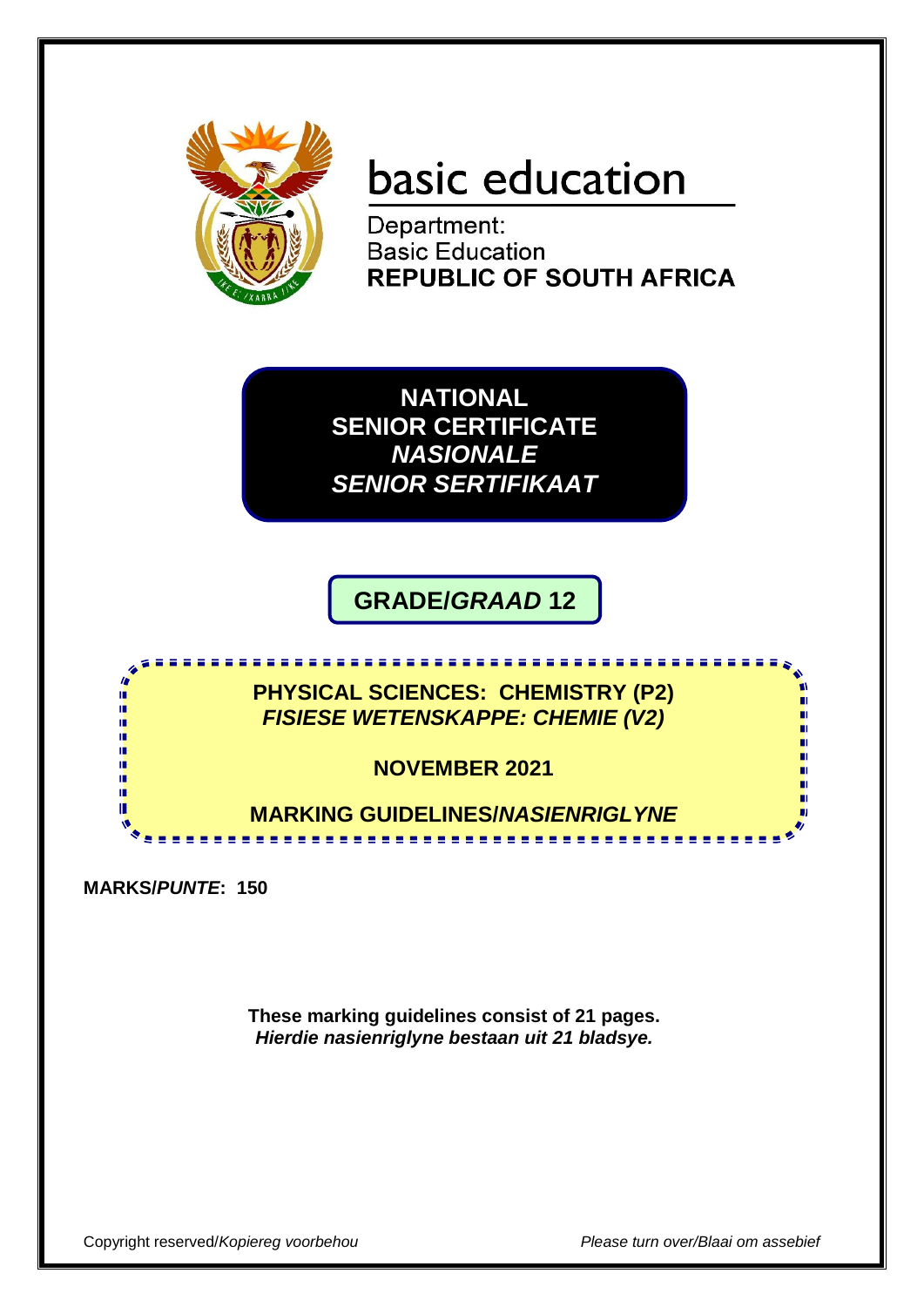# **QUESTION 1/***VRAAG 1*

| 1.10  | $B \vee \vee$                | (2)<br>$[20]$ |
|-------|------------------------------|---------------|
| 1.9   | $A \vee C$                   | (2)           |
| $1.8$ | $B \vee\checkmark$           | (2)           |
| 1.7   | $C \vee C$                   | (2)           |
| 1.6   | $\mathsf{D} \curvearrowleft$ | (2)           |
| 1.5   | $\mathsf{D} \curvearrowleft$ | (2)           |
| $1.4$ | $B \vee \vee$                | (2)           |
| 1.3   | $A \vee C$                   | (2)           |
| 1.2   | $\mathsf{D} \curvearrowleft$ | (2)           |
| $1.1$ | $\mathsf{D} \curvearrowleft$ | (2)           |

# **QUESTION 2/***VRAAG 2*

| 2.1          | A compound that contains a double bond/multiple bond/does NOT contain<br>only single bonds (between C atoms). $\checkmark$ (2 or 0)<br>'n Verbinding wat dubbelbindings/meervoudige bindings/NIE net enkel-<br>bindings (tussen C-atome) bevat NIE. (2 of 0)                                                                                                                                                                                      | (2) |  |  |  |
|--------------|---------------------------------------------------------------------------------------------------------------------------------------------------------------------------------------------------------------------------------------------------------------------------------------------------------------------------------------------------------------------------------------------------------------------------------------------------|-----|--|--|--|
| 2.2<br>2.2.1 | $B/E \checkmark$                                                                                                                                                                                                                                                                                                                                                                                                                                  | (1) |  |  |  |
| 2.2.2        | <b>ACCEPT/AANVAAR</b><br>Carbonyl (group bonded to two C atoms) $\checkmark$<br>Ketone/Ketoon<br>Karboniel(groep gebind aan twee C-atome)                                                                                                                                                                                                                                                                                                         | (1) |  |  |  |
| 2.2.3        | $F \checkmark$                                                                                                                                                                                                                                                                                                                                                                                                                                    | (2) |  |  |  |
| 2.2.4        | 2,5-dichloro-3-methylhexane/2,5-dichloro-3-metielheksaan                                                                                                                                                                                                                                                                                                                                                                                          |     |  |  |  |
|              | <b>Marking criteria:</b><br>Correct stem i.e. hexane. ✓<br>All substituents (dichloro and methyl) correctly identified. $\checkmark$<br>IUPAC name completely correct including numbering, sequence, hyphens and<br>commas. √<br>Nasienkriteria:<br>Korrekte stam d.i. heksaan. ✓<br>Alle substituente (dichloro en metiel) korrek geïdentifiseer. √<br>IUPAC-naam heeltemal korrek insluitende nommering, volgorde, koppeltekens<br>en kommas. √ | (3) |  |  |  |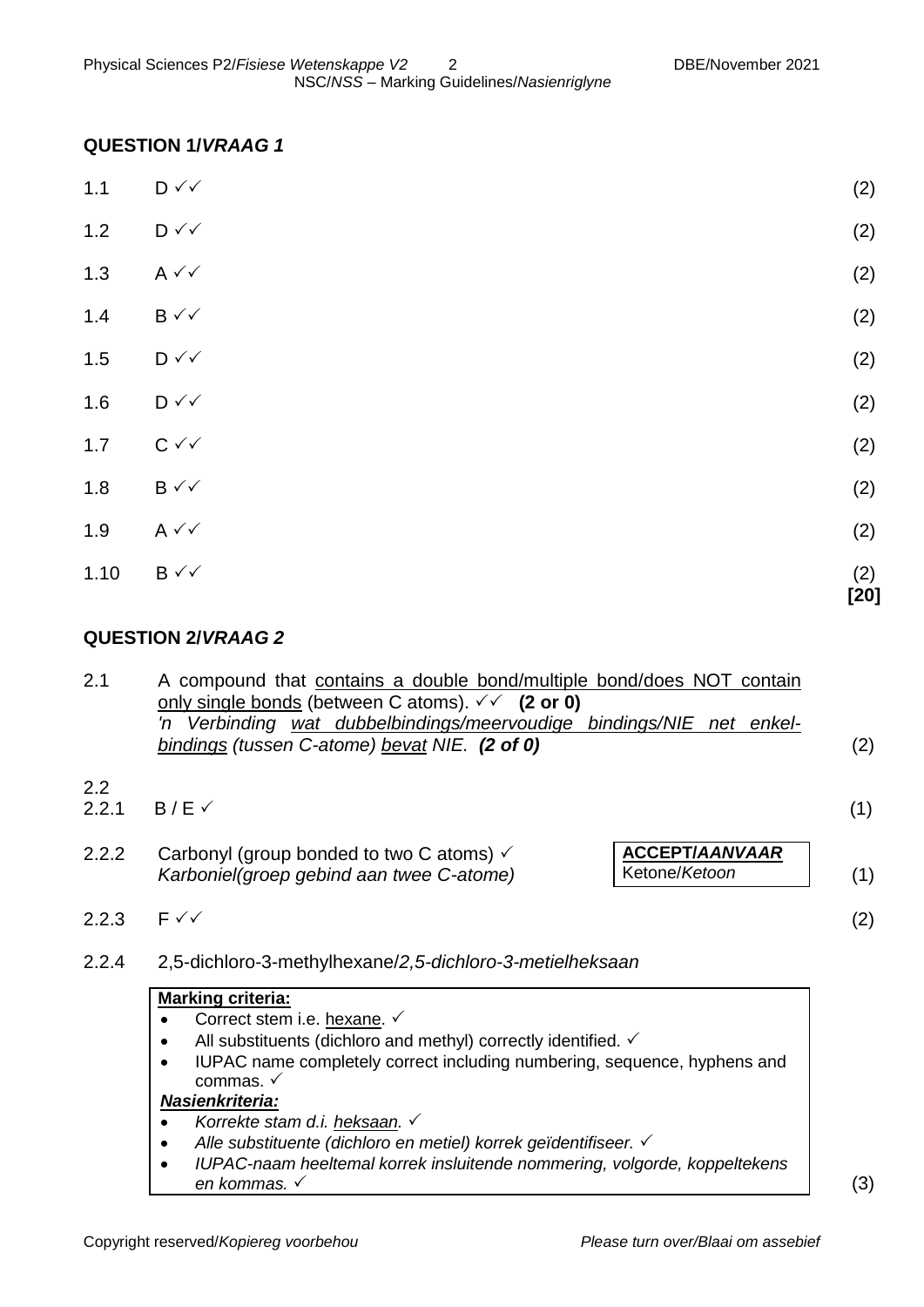- 2.2.5  $C_nH_{2n}$  (1) 2.3 Compounds with the same molecular formula,  $\checkmark$  but different functional groups/homologous series. *Verbindings met dieselfde molekulêre formule, maar verskillende funksionele groepe/homoloë reekse.* (2) 2.4 2.4.1 Carboxylic acids/*Karboksielsure* (1) 2.4.2 **Marking criteria/***Nasienkriteria***:** Whole structure correct/ *Hele struktuur korrek:*  2 2 Only functional group correct/*Slegs funksionele groep korrek:* Max/*Maks.*: 2 1 **IF/***INDIEN* More than one functional group: *Meer as een funksionele groep:*  2 0 **IF/***INDIEN* Molecular formula/*Molekulêre formule* 2 0  $\bullet$   $\,$  Condensed structural formula /*Gekondenseerde struktuurformule*  $\frac{1}{2}$ 1 (2) 2.5 2.5.1 Ethanol/*Etanol* (1) 2.5.2  $E \checkmark$  **ACCEPT/***AANVAAR*: C<sub>2</sub>H<sub>4</sub> (1)  $\checkmark$  $C$ —O—C $\neq$ H $\checkmark$ O H H C H H
- 2.5.3 (Concentrated) sulphuric acid/H<sub>2</sub>SO<sub>4</sub>/(concentrated) phosphoric acid/H<sub>3</sub>PO<sub>4</sub> $\checkmark$ *(Gekonsentreerde) swawelsuur/ H2SO4/(gekonsentreerde) fosforsuur/ H3PO<sup>4</sup>* (1)

**[18]**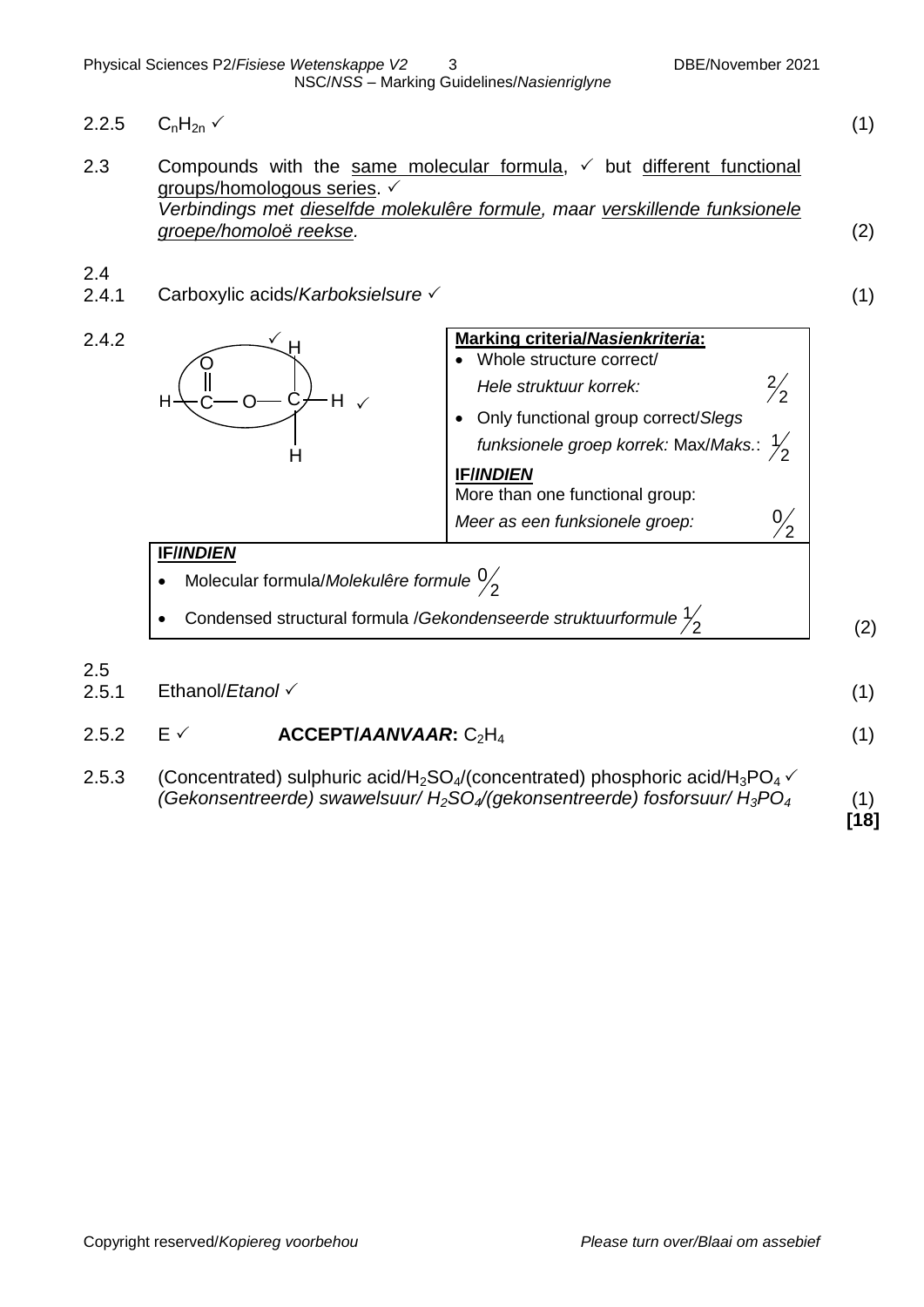## **QUESTION 3/***VRAAG 3*

| 3.1          | <u>Marking criteria/Nasienkriteria:</u><br>If any one of the underlined key phrases in the correct context is omitted, deduct 1<br>mark./Indien enige van die onderstreepte frases in die korrekte konteks uitgelaat is,<br>trek 1 punt af.                                                                                                                                                                                                                                                                                                                                                                                                                                                                                                                                                                                                                                                                                                                                                                       |  |  |  |  |
|--------------|-------------------------------------------------------------------------------------------------------------------------------------------------------------------------------------------------------------------------------------------------------------------------------------------------------------------------------------------------------------------------------------------------------------------------------------------------------------------------------------------------------------------------------------------------------------------------------------------------------------------------------------------------------------------------------------------------------------------------------------------------------------------------------------------------------------------------------------------------------------------------------------------------------------------------------------------------------------------------------------------------------------------|--|--|--|--|
|              | The temperature at which solid and liquid phases are in equilibrium. $\checkmark\checkmark$<br>Die temperatuur waarby die vastestof- en vloeistoffases van 'n stof in ewewig<br>(2)<br>is.                                                                                                                                                                                                                                                                                                                                                                                                                                                                                                                                                                                                                                                                                                                                                                                                                        |  |  |  |  |
| 3.2          | <b>Marking criteria</b><br>• Identification of independent variable. $\checkmark$<br>Stating the relationship between dependent and independent variable. ✓<br><b>Nasienkriteria</b><br>Identifikasie van onafhanklike veranderlike. √<br>$\bullet$<br>• Stel verwantskap tussen afhanklike en onafhanklike veranderlikes. $\checkmark$<br>As the chain length/number of C atoms/molecular mass/surface<br>$\bullet$<br>area/strength of the intermolecular forces $\checkmark$ increases, the melting points<br>increase. $\checkmark$<br><b>OR</b><br>As the chain length/ number of C atoms/molecular mass/surface<br>area/strength of the intermolecular forces $\checkmark$ decreases, the melting points<br>decrease. $\checkmark$<br>Wanneer die kettinglengte/aantal C-atome/molekulêre massa/oppervlak-<br>$\bullet$<br>area/sterkte van intermolekulêre kragte √ toeneem, neem die smeltpunte<br>toe.<br><b>OF</b><br>Wanneer die kettinglengte/aantal C-atome/molekulêre massa/oppervlak-<br>$\bullet$ |  |  |  |  |
|              | area/sterkte van intermolekulêre kragte afneem, neem die smeltpunte af.<br>(2)                                                                                                                                                                                                                                                                                                                                                                                                                                                                                                                                                                                                                                                                                                                                                                                                                                                                                                                                    |  |  |  |  |
| 3.3          | <b>ACCEPT/AANVAAR</b><br>London forces √<br>forces/induced<br>Dispersion<br>dipole<br>forces<br>Londonkragte<br>(1)<br>Dispersiekragte/geïnduseerde dipoolkragte                                                                                                                                                                                                                                                                                                                                                                                                                                                                                                                                                                                                                                                                                                                                                                                                                                                  |  |  |  |  |
| 3.4<br>3.4.1 | Liquid/Vloeistof √<br>(1)                                                                                                                                                                                                                                                                                                                                                                                                                                                                                                                                                                                                                                                                                                                                                                                                                                                                                                                                                                                         |  |  |  |  |
| 3.4.2        | Solid/Vaste stof √<br>(1)                                                                                                                                                                                                                                                                                                                                                                                                                                                                                                                                                                                                                                                                                                                                                                                                                                                                                                                                                                                         |  |  |  |  |
| 3.5<br>3.5.1 | Equal to/Gelyk aan $\checkmark$                                                                                                                                                                                                                                                                                                                                                                                                                                                                                                                                                                                                                                                                                                                                                                                                                                                                                                                                                                                   |  |  |  |  |
|              | Same molecular formula/Isomers/same number and types of atoms/same<br>number of C and H atoms $\checkmark$<br>Dieselfde molekulêre formule/Isomere/dieselfde aantal en soort atome/<br>dieselfde aantal C- en H-atome<br>(2)                                                                                                                                                                                                                                                                                                                                                                                                                                                                                                                                                                                                                                                                                                                                                                                      |  |  |  |  |

3.5.2 Lower than/*Laer as*  $\checkmark$  (1)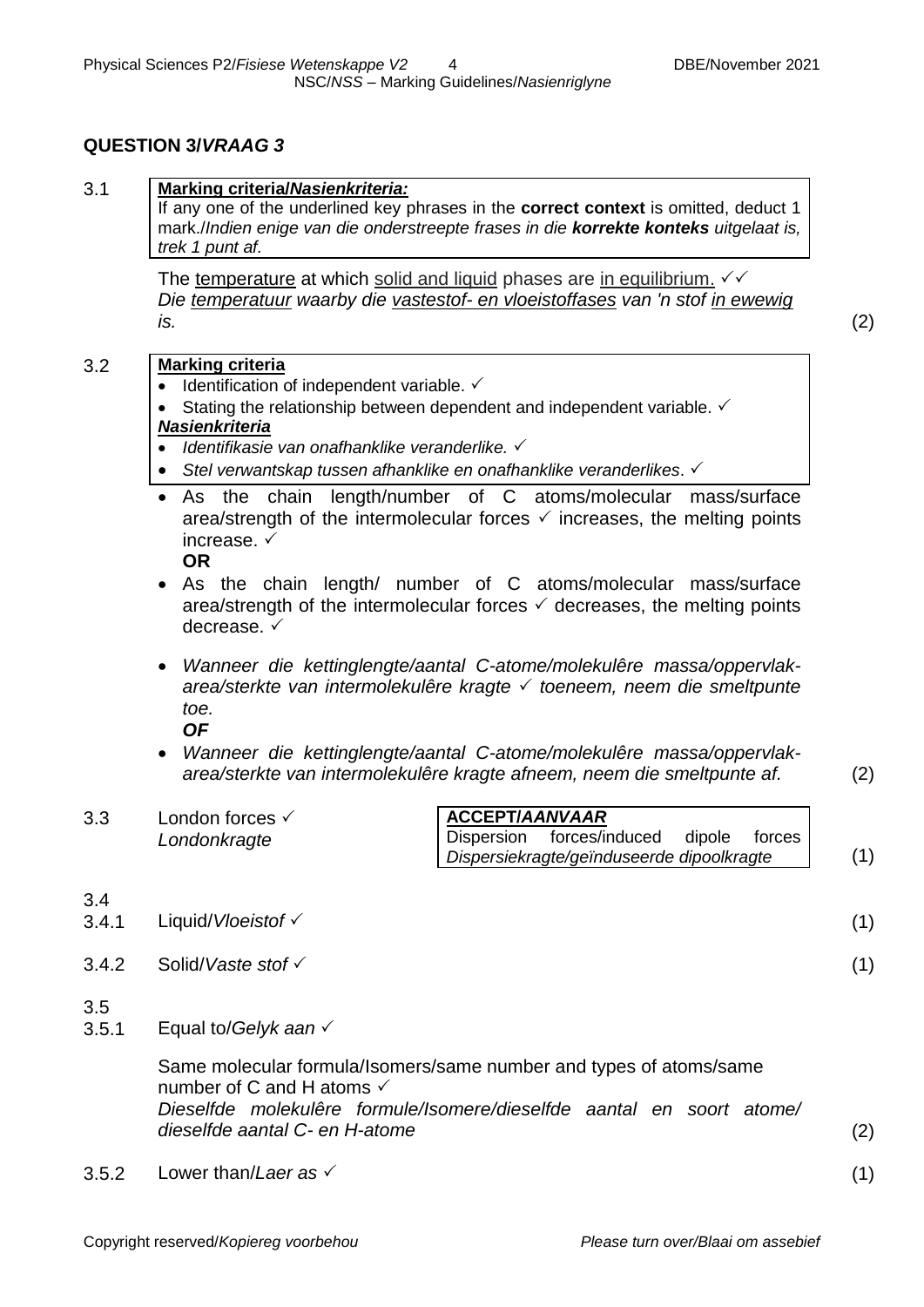|       | NSC/NSS - Marking Guidelines/Nasienriglyne                                     |
|-------|--------------------------------------------------------------------------------|
| 3.5.3 | <b>Marking criteria:</b>                                                       |
|       | Compare structures. $\checkmark$                                               |
|       | Compare the strength of intermolecular forces. ✓                               |
|       | Compare the energy required to overcome intermolecular forces. $\checkmark$    |
|       | 2,2-dimethylbutane:                                                            |
|       | <b>Structure:</b>                                                              |
|       | More branched/more compact/more spherical/smaller surface area (over           |
|       | which intermolecular forces act).                                              |
|       | Intermolecular forces:<br>$\bullet$                                            |
|       | Weaker/less intermolecular forces/Van der Waals forces/London                  |
|       | forces/dispersion forces. ✓                                                    |
|       | Energy:<br>Lesser energy needed to overcome or break intermolecular forces/Van |
|       | der Waals forces. ✓                                                            |
|       | <b>OR</b>                                                                      |
|       | <b>Hexane</b>                                                                  |
|       | <b>Structure:</b>                                                              |
|       | Longer chain length/unbranched/less compact/less spherical/larger              |
|       | surface area (over which intermolecular forces act). ✓                         |
|       | Intermolecular forces:<br>٠                                                    |
|       | Stronger/more intermolecular forces/Van der Waals forces/London                |
|       | forces/dispersion forces. ✓                                                    |
|       | Energy:<br>$\bullet$                                                           |
|       | More energy needed to overcome or break intermolecular forces/Van der          |
|       | Waals forces. $\checkmark$                                                     |
|       | <b>Nasienkriteria:</b><br>Vergelyk strukture √<br>$\bullet$                    |
|       | Vergelyk die sterkte van intermolekulêre kragte. V<br>$\bullet$                |
|       | Vergelyk die energie benodig om intermolekulêre kragte te oorkom. V            |
|       | 2,2-dimetielbutaan:                                                            |
|       | <u>Struktuur:</u>                                                              |
|       | Meer vertak/meer kompak/meer sferies/kleiner oppervlak (waaroor                |
|       | intermolekulêre kragte werk). $\checkmark$                                     |
|       | Intermolekulêre kragte:<br>٠                                                   |
|       | Swakker/minder intermolekulêre kragte/Van der Waalskragte/London-              |
|       | kragte/dispersiekragte. ✓                                                      |
|       | <b>Energie:</b>                                                                |
|       | Minder energie benodig om intermolekulêre kragte/Van der Waalskragte/          |
|       | dispersiekragte/Londonkragte te oorkom/breek. V                                |
|       | <b>OF</b><br>Heksaan                                                           |
|       | Struktuur:                                                                     |
|       |                                                                                |

*Langer kettinglengte/onvertak/minder kompak/minder sferies/groter oppervlak (waaroor intermolekulêre kragte werk).* 

- *Intermolekulêre kragte:* S*terker/meer intermolekulêre kragte/Van der Waalskragte/Londonkragte/ dispersiekragte.*
- *Energie***:** *Meer energie benodig om intermolekulêre kragte/Van der Waalskragte/ dispersiekragte/Londonkragte te oorkom/breek.*  (3)

**[13]**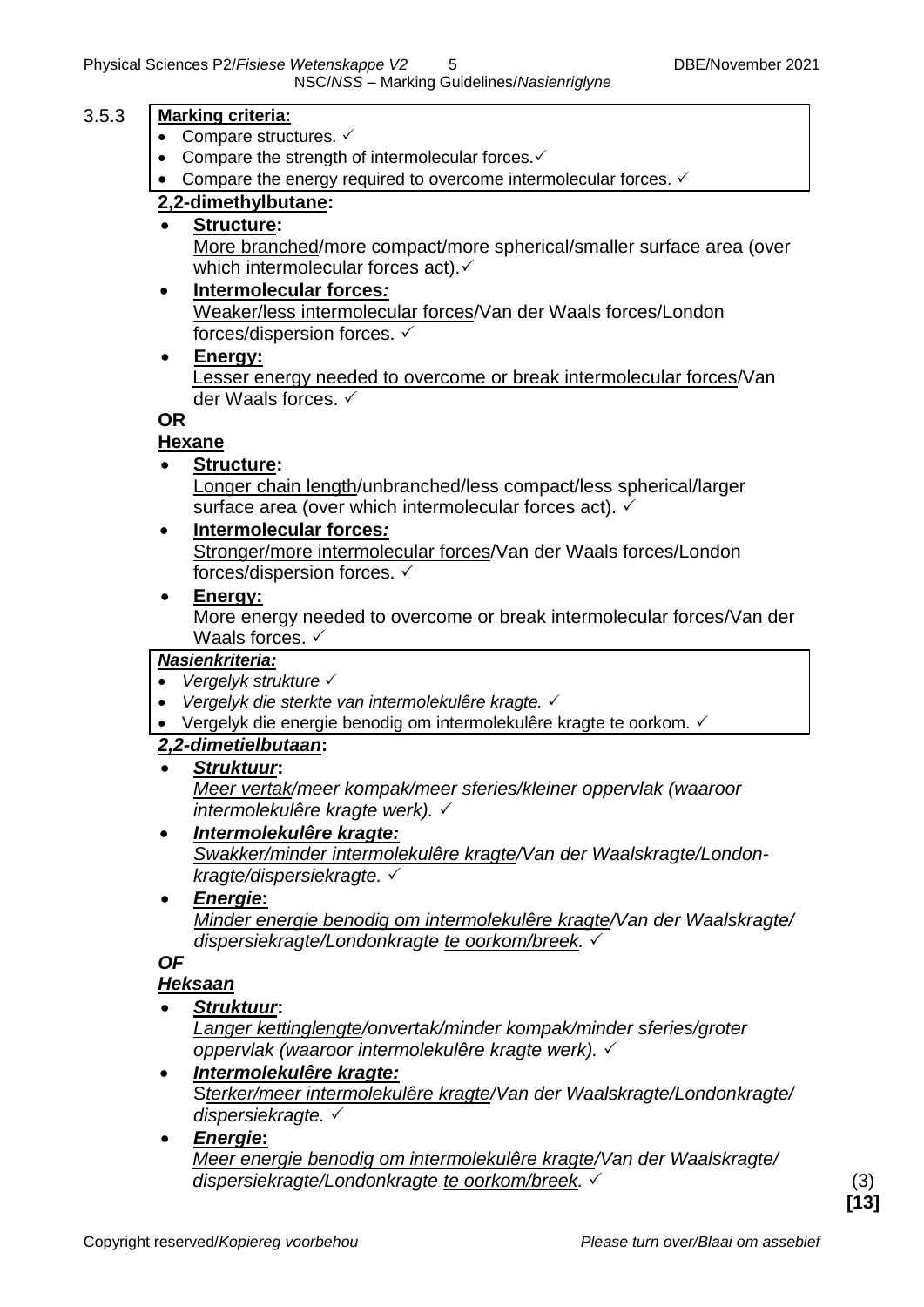## **QUESTION 4/***VRAAG 4*

#### 4.1

- 4.1.1 Substitution/Hydrolysis  $\checkmark$ *Substitusie/Hidrolise* (1)
- 4.1.2 Primary (alcohol)  $\checkmark$

## **ANY ONE:**

- The C atom of the functional group is the terminal C atom.
- The C-atom bonded to the hydroxyl/-OH is bonded to (only) one other Catom.  $\checkmark$
- The hydroxyl/-OH is bonded to a C-atom which is bonded to two hydrogen atoms.
- The hydroxyl/-OH is bonded to a primary C atom/terminal C atom/first C atom.

*Primêre (alkohol) ENIGE EEN:*

- *Die C-atoom van die funksionele groep is die terminale C-atoom.*
- *Die C-atoom wat aan die hidroksiel/-OH gebind is, is aan (slegs) een ander C-atoom gebind.*
- *Die hidroksiel/-OH is gebind aan 'n C-atoom wat aan twee waterstofatome gebind is.*
- *Die hidroksiel/-OH is aan 'n primêre C-atoom/*terminale C-atoom/eerste Catoom gebind. (2)



#### 4.1.3 **Marking criteria:**

- Four C atoms in longest chain.  $\checkmark$
- One methyl substituent on C2.  $\checkmark$
- Bromo substituent on  $C1.$   $\checkmark$

# *Nasienkriteria:*

- *Vier C-atome in langste ketting.*
- Een metielsubstituent op C2. √
- *Broomsubstituent op C1.*  $\checkmark$

# **IF/***INDIEN*

Any error e.g. omission of H atoms, condensed or semi structural formula/*Enige fout bv. weglating van H-atome, gekondenseerde of semi-struktuurformule.* Max/*Maks.*: 2

(3)

3

4.1.4 Elimination/dehydrohalogenation/dehydrobromination  $\checkmark$ *Eliminasie/dehidrohalogenering/dehidrohalogenasie/dehidrobrominasie/ dehidrobromonering* (1) 4.1.5 Alkenes/*Alkene* (1) 4.1.6 Addition/*Addisie* (1) 4.1.7 2-bromo-2-methyl $\checkmark$  butane  $\checkmark$  $2$ -bromo-2-metiel $\checkmark$ butaan  $\checkmark$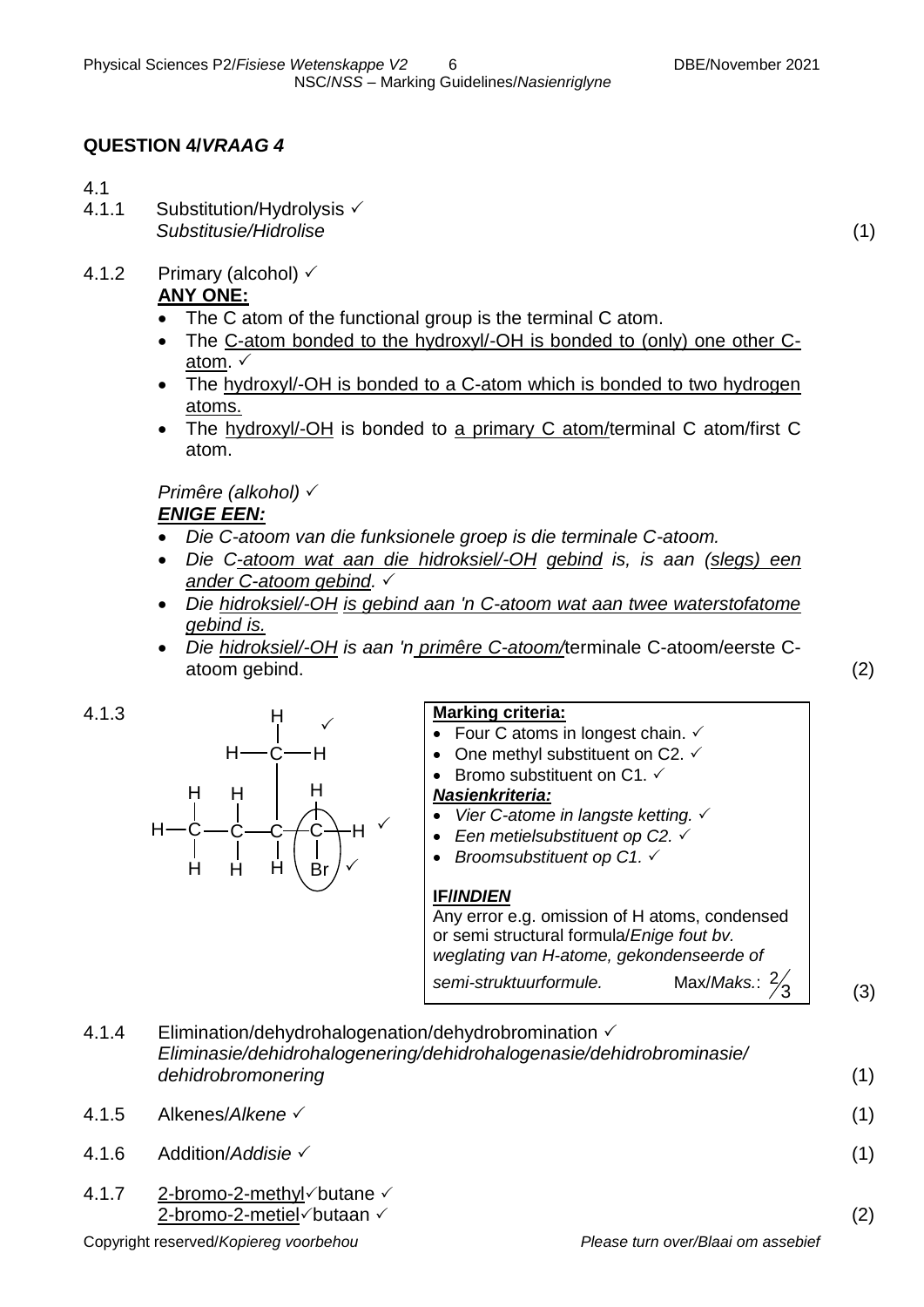| 4.2   | <b>NOTE/LET WEL:</b>                                                                                                                                                                                                                                                                                                                                                                                                                                                                                                                                                     |     |
|-------|--------------------------------------------------------------------------------------------------------------------------------------------------------------------------------------------------------------------------------------------------------------------------------------------------------------------------------------------------------------------------------------------------------------------------------------------------------------------------------------------------------------------------------------------------------------------------|-----|
|       | Penalise only once for the use of structural formulae or molecular formulae.<br>$\bullet$<br>Penaliseer slegs een keer vir die gebruik van struktuurformules of molekulêre<br>$\bullet$<br>formules.                                                                                                                                                                                                                                                                                                                                                                     |     |
| 4.2.1 | <b>Marking criteria:</b><br>Correct condensed structure for but-2-ene. ✓<br>$\bullet$<br>React but-2-ene with $H_2/H - H$ . $\checkmark$<br>٠<br>Indicate the catalyst Pt/Ni/Pd on arrow/at the equation. ✓<br>٠<br>Correct condensed formula for butane as product. ✓<br>IF: Any additional products or reactants - minus 1 mark                                                                                                                                                                                                                                        |     |
|       | <b>Nasienkriteria:</b><br>Korrekte gekondenseerde struktuur vir but-2-een. V<br>Reageer but-2-een met $H_2/H$ - H. $\checkmark$<br>٠<br>Dui die katalisator Pt/Ni/Pd op die pyl/by die vergelyking aan. √<br>Korrekte gekondenseerde formule vir butaan as produk. √<br><b>INDIEN:</b> Enige addisionele reaktanse of produkte - minus 1 punt                                                                                                                                                                                                                            |     |
|       | $Pt/Ni/Pd \checkmark$<br>$CH_3CHCHCH_3 \vee + H_2 \vee \frac{1}{\sqrt{1.25}}$<br>$\rightarrow$ CH <sub>3</sub> CH <sub>2</sub> CH <sub>2</sub> CH <sub>3</sub> $\checkmark$                                                                                                                                                                                                                                                                                                                                                                                              |     |
|       | <b>ACCEPT/AANVAAR</b><br>As reactant/reaktans: $CH_3(CH)_2CH_3$ / $CH_3CH = CHCH_3$ / $CH_3$ — CH = CH — CH <sub>3</sub><br>As product/produk: $CH_3(CH_2)_2CH_3$ / $CH_3$ — $CH_2$ — $CH_2$ — $CH_3$ / $CH_3$ — $(CH_2)_2$ -<br>CH <sub>3</sub>                                                                                                                                                                                                                                                                                                                         | (4) |
| 4.2.2 | Elimination/Cracking $\checkmark$<br>Eliminasie/Kraking                                                                                                                                                                                                                                                                                                                                                                                                                                                                                                                  | (1) |
| 4.2.3 | Propene/1-propene/prop-1-ene √√<br>Propeen/1-propeen/prop-1-een                                                                                                                                                                                                                                                                                                                                                                                                                                                                                                          | (2) |
| 4.2.4 | <b>Marking criteria:</b><br>Correct condensed formula for propene as reactant. V<br>React (propene) with $Br_2/Br$ - Br $\checkmark$<br>Correct condensed formula for 1,2-dibromopropane as product. $\checkmark$<br><b>IF:</b> Any additional products or reactants - minus 1 mark<br>Nasienkriteria:<br>Korrekte gekondenseerde formule vir propeen as reaktans.<br>Reageer (propeen) met $Br_2/Br$ - Br. $\checkmark$<br>Korrekte gekondenseerde formule vir 1,2-dibromopropaan as produk. V<br><b>INDIEN:</b> Enige addisionele reaktanse of produkte - minus 1 punt |     |
|       | $CH_3CHCH_2 \vee + Br_2 \vee$ $\longrightarrow$ $CH_3CHBrCH_2Br \vee$                                                                                                                                                                                                                                                                                                                                                                                                                                                                                                    |     |
|       | <b>ACCEPT/AANVAAR:</b><br>As reactant/reaktans: $CH_3CH = CH_2 / CH_2 = CHCH_3$<br>As product/produk: $CH_3CHBrCH_2Br / CH_3 \rightarrow CH \rightarrow CH_2 /$<br> <br>Br<br><b>Br</b>                                                                                                                                                                                                                                                                                                                                                                                  |     |
|       | $BrCH_2CHBrCH_3/$ $CH_2$ - $CH - CH_3$<br><br>Br<br><b>Br</b>                                                                                                                                                                                                                                                                                                                                                                                                                                                                                                            | (3) |

**[21]**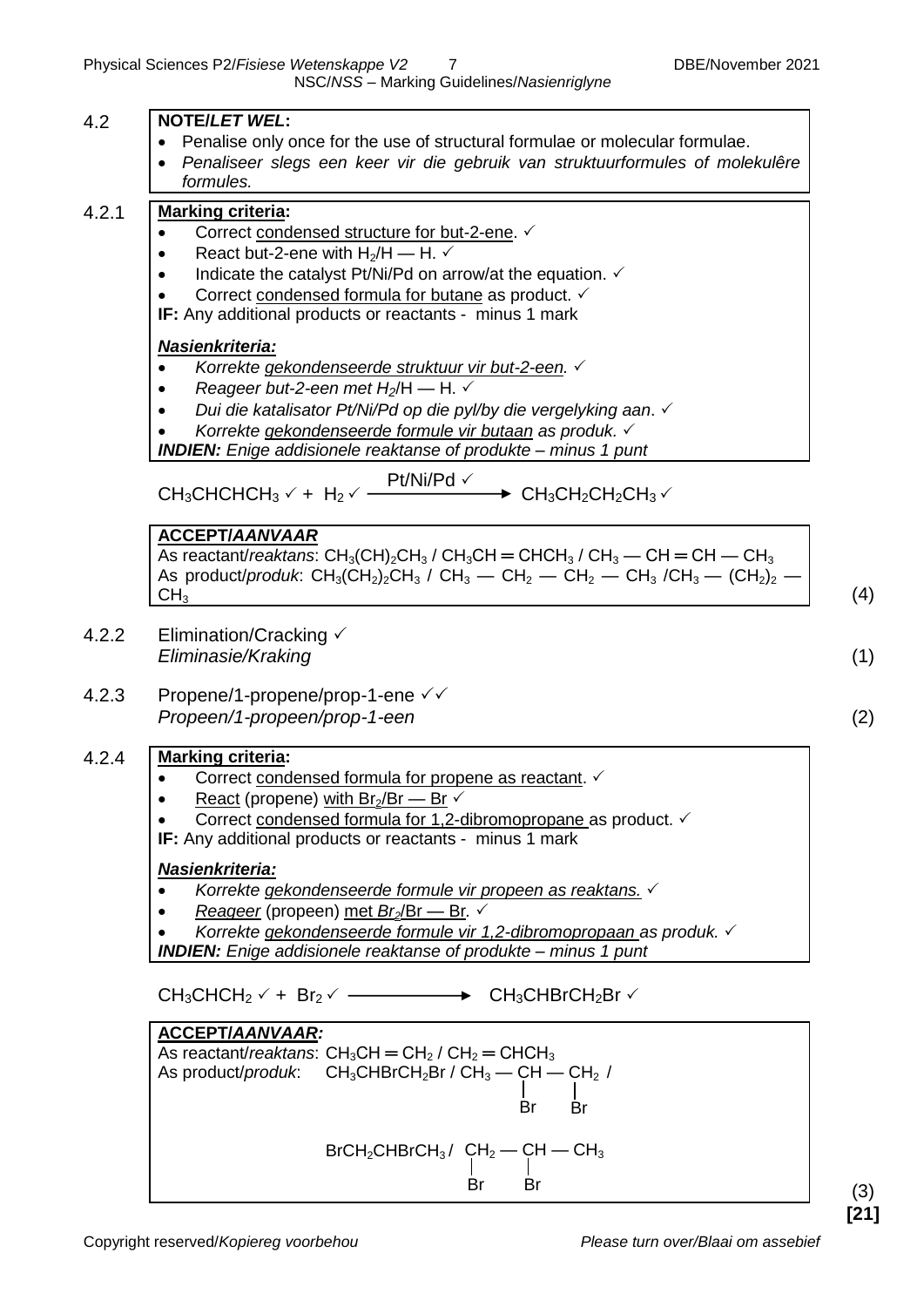## **QUESTION 5/***VRAAG 5*

## 5.1 **NOTE/***LET WEL*

Give the mark for per unit time only if in context of reaction rate. *Gee die punt vir per eenheidtyd slegs indien in konteks van reaksietempo.*

## **ANY ONE**

- Change in concentration  $\checkmark$  of products/reactants per (unit) time.  $\checkmark$
- Change in amount/number of moles/volume/mass of products or reactants per (unit) time.
- Amount/number of moles/volume/mass of products formed/reactants used per (unit) time.
- Rate of change in concentration/amount of moles/number of moles/volume/ mass.  $\sqrt{\sqrt{2}}$  or 0)

## *ENIGE EEN*

- Verandering in konsentrasie √ van produkte/reaktanse per (eenheid) tyd. √
- *Verandering in hoeveelheid/getal mol/volume/massa van produkte of reaktanse per (eenheid) tyd.*
- *Hoeveelheid/getal mol/volume/massa van produkte gevorm/reaktanse gebruik per (eenheid) tyd.*
- *Tempo van verandering in konsentrasie/ hoeveelheid mol/getal mol/*   $volume/massa.$   $\checkmark$  (2 of 0) (2)
- 5.2 Reaction rate decreases./Concentration of HCℓ decreases./Concentration of reactant decreases./Reactants are used up/Mass of  $CaCO<sub>3</sub>$  decreases or is used up.  $\checkmark$

*Reaksietempo neem af./Konsentrasie van HCℓ neem af./Konsentrasie van reaktans neem af./Reaktanse word opgebruik./Massa van CaCO<sup>3</sup> neem af of word opgebruik.* (1)

#### 5.3

- 5.3.1 Exothermic/*Eksotermies* (1)
- 5.3.2 Gradient increases/becomes steeper. / Curve becomes steeper.  $\checkmark$ 
	- Reaction rate increases/More (or larger volume) of  $CO<sub>2</sub>$  is produced per unit time.  $\checkmark$
	- Temperature increases./Energy is released/Average kinetic energy of the molecules increases.
	- *Gradiënt neem toe/word steiler. / Kurwe word steiler*.
	- *Reaksietempo neem toe./Meer (of groter volume) CO<sup>2</sup> word produseer per eenheidtyd.*
	- *Temperatuur neem toe./Energie word vrygestel./Gemiddelde kinetiese energie van molekule neem toe.* (3)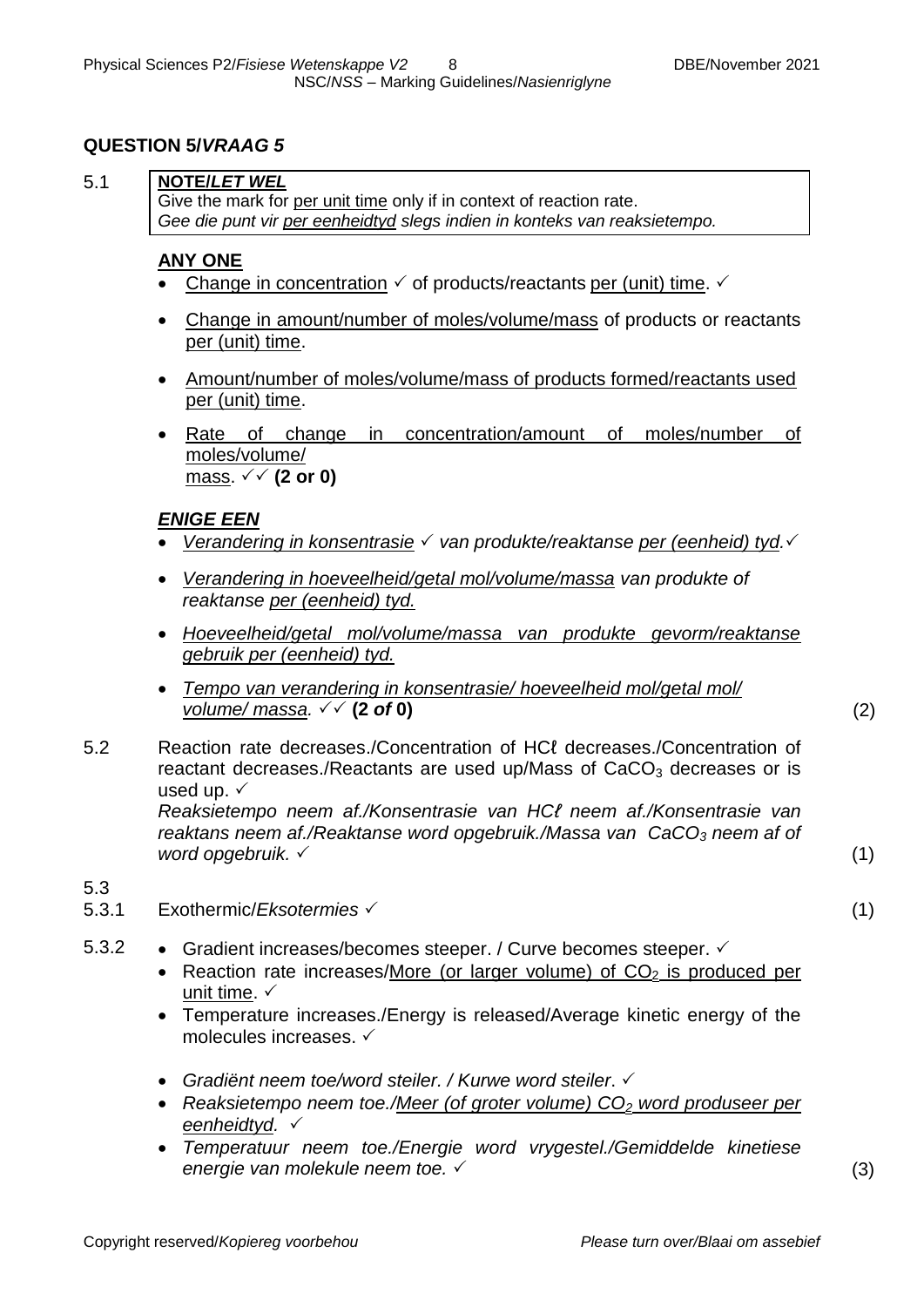5.4 **Marking criteria** • m(pure  $CaCO<sub>3</sub>$ ) = 100  $\frac{82,5}{100}$  x 15  $\checkmark$  / V(CO<sub>2</sub>) = 100  $\frac{82.5}{100}$  x V(CO<sub>2</sub>) from/*uit* 15 g CaCO<sub>3</sub> • Divide by 100 g·mol<sup>-1</sup>.  $\checkmark$ • Use mol ratio:  $n(CO_2) = n(CaCO_3)$ . • Multiply n(CO<sub>2</sub>) by 24 000 cm<sup>3</sup>/24 dm<sup>3</sup>.  $\checkmark$ • Final answer: 2 976 cm<sup>3</sup>  $\checkmark$ • Range*:* 2880 to 2970 cm<sup>3</sup> / 2,88 to 2,97 dm<sup>3</sup> *Nasienkriteria* m(*suiwer CaCO3) =*  100  $\frac{82,5}{100}$  *x* 15  $\checkmark$  /  $V(CO_2)$  = 100 82,5 *x V(CO2) uit 15 g CaCO<sup>3</sup> Deel deur 100 g∙mol-1 .*  • Gebruik molverhouding:  $n(CO_2) = n(CaCO_3)$ . • Vermenigvuldig  $n(CO_2)$  met 24 000 cm<sup>3</sup>/24 dm<sup>3</sup>.  $\checkmark$ *Finale antwoord*: 2 976 cm<sup>3</sup> √ **Gebied:** 2880 tot 2970 cm<sup>3</sup> / 2,88 tot 2,97 dm<sup>3</sup> **OPTION 1/***OPSIE 1* m(pure/*suiwer* CaCO3) = 100  $\frac{82,5}{100}$  x 15 √  $= 12,375$  g n(pure/*suiwer* CaCO<sub>3</sub>) = M m = 100 $\checkmark$  $=\frac{12,375}{1}$  $= 0,124$  mol  $n(CO_2) = n(CaCO_3)$  $= 0.124$  mol  $\checkmark$  $V(CO_2) = 0,124 \times 24,000$  $= 2976 \text{ cm}^3$ **OR/***OF*  $V(CO_2) = 0,124 \times 24$  $= 2.98$  dm<sup>3</sup>  $\checkmark$ **OPTION 2/***OPSIE 2* **IF** 15 g **PURE** CaCO<sub>3</sub> reacts: *INDIEN 15 g SUIWER CaCO<sup>3</sup> reageer:*  $n(CaCO<sub>3</sub>) =$ M m  $=$ 100 15  $= 0,15$  mol  $n(CO_2) = n(CaCO_3)$  $= 0.15$  mol  $n(CO_2) = \frac{1}{2}$  $\Lambda_{\rm M}$ V  $0,15 =$ 24 000  $\frac{V}{2.28}$  / 0,15 = 24 V  $V = 3600 \text{ cm}^3$  /  $V = 3.6 \text{ dm}^3$ Actual  $CO<sub>2</sub>$  formed: W*erklike CO<sup>2</sup> gevorm:*  $V(CO_2) =$ 100  $\frac{82,5}{100}$  x 3 600 / 3,6  $\checkmark$  $= 2.976$  cm<sup>3</sup> / 2,976 dm<sup>3</sup>  $\checkmark$  (5)  $\frac{\sqrt{2}}{2}$  $\checkmark$  $\checkmark$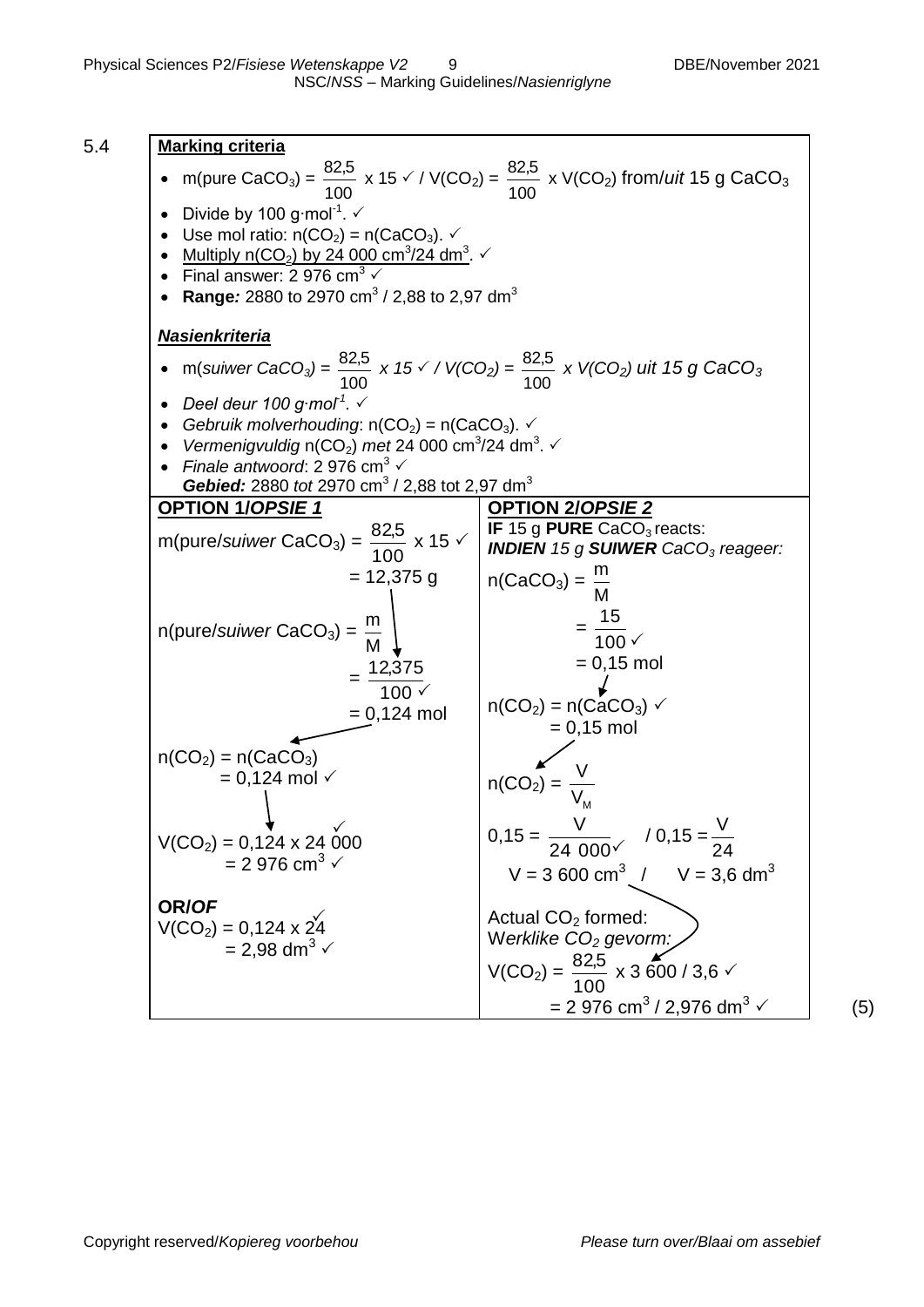| <b>OPTION 3/OPSIE 3</b>                                                                      |     |
|----------------------------------------------------------------------------------------------|-----|
| IF 15 g PURE CaCO <sub>3</sub> reacts:/ <b>INDIEN</b> 15 g SUIWER CaCO <sub>3</sub> reageer: |     |
| $n(CaCO3) = \frac{m}{\sqrt{2}}$                                                              |     |
|                                                                                              |     |
| $=\frac{15}{100}$                                                                            |     |
|                                                                                              |     |
| $= 0,15$ mol                                                                                 |     |
| $n(CO_2) = n(CaCO_3)$ $\checkmark$                                                           |     |
| $= 0,15$ mol                                                                                 |     |
|                                                                                              |     |
|                                                                                              |     |
| $n(CO_2) = \frac{m}{M}$                                                                      |     |
| $m(CO2) = 0,15 \times 44$                                                                    |     |
| $= 6,6 g$                                                                                    |     |
|                                                                                              |     |
| $82,5 = \frac{m_{\text{actual/werklik}}}{6,6}$ x 100                                         |     |
|                                                                                              |     |
| $m_{(actual/werklik)} = 5,445$ g                                                             |     |
|                                                                                              |     |
| $n(CO_2) =$                                                                                  |     |
|                                                                                              |     |
| $=\frac{5,445}{44}$                                                                          |     |
| $= 0,12375$ mol                                                                              |     |
|                                                                                              |     |
|                                                                                              |     |
| $n(CO_2) = \frac{1}{V_M}$                                                                    |     |
|                                                                                              |     |
| $0,12375 = \frac{V}{24,000}$ / $0,12375 = \frac{V}{24}$                                      |     |
| V = 2 976 cm <sup>3</sup> / 2,976 dm <sup>3</sup> $\checkmark$                               |     |
|                                                                                              | (5) |

- 5.5 Increases/*Toeneem*  (1)
- 5.6 More (CaCO<sub>3</sub>) particles with correct orientation/exposed./ Greater (exposed) surface area.  $\checkmark$ 
	- More effective collisions per unit time./Higher frequency of effective collisions. ✓
	- *Meer* (CaCO3)-*deeltjies met korrekte oriëntasie/blootgestel./ Groter (blootgestelde) reaksieoppervlakte.*
	- *Meer effektiewe botsings per eenheid tyd./Hoër frekwensie van effektiewe botsings.*

## **NOTE/***LET WEL*

- $\overline{\bullet}$  If explanation in terms of CONCENTRATION: No mark for bullet 1. *Indien verduideliking in terme van KONSENTRASIE: Geen punt vir kolpunt 1.*
- Bullets are marked independently./*Kolpunte word onafhanklik nagesien.* (2)

**[15]**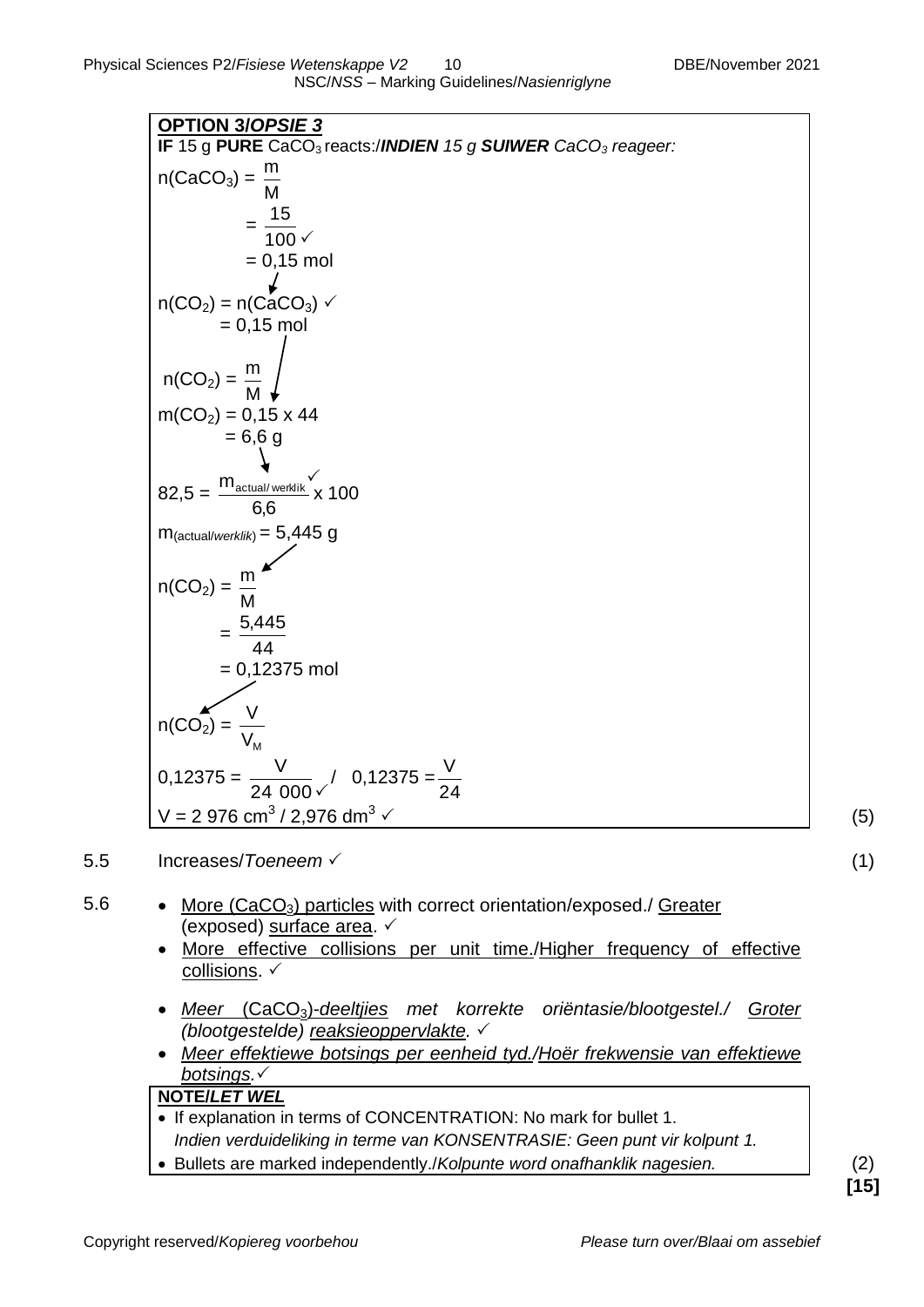## **QUESTION 6/***VRAAG 6*

6.1 (The stage in a chemical reaction when the) rate of forward reaction equals the rate of reverse reaction.  $\checkmark\checkmark$  (2 or 0)

## **OR**

(The stage in a chemical reaction when the) concentrations of reactants and products remain constant. **(2 or 0***)*

*(Die stadium in 'n chemiese reaksie wanneer die) tempo van die voorwaartse reaksie gelyk is aan die tempo van die terugwaartse reaksie.* **(2** *of* **0***) OF*

*(Die stadium in 'n chemiese reaksie wanneer die) konsentrasies van reaktanse en produkte konstant bly.* **(2** *of* **0***)* (2)

6.2

6.2.1 Negative/*Negatief* (1)

- 6.2.2 Increase in temperature favours an endothermic reaction. **Accept:** Decrease in temperature favours an exothermic.
	- Reverse reaction is favoured./Concentration of reactants increases./ Concentration of products decreases. ✓
	- (Forward) reaction is exothermic. **Accept:** Reverse reaction is endothermic.
	- *Toename in temperatuur bevoordeel 'n endotermiese reaksie. Aanvaar: Afname in temperatuur bevoordeel die eksotermiese reaksie.*
	- *Terugwaartse reaksie word bevoordeel./Konsentrasie van reaktanse neem toe./Konsentrasie van produkte neem af.*
	- *(Voorwaartse) reaksie is eksotermies. Aanvaar: Terugwaartse reaksie is endotermies.* (3)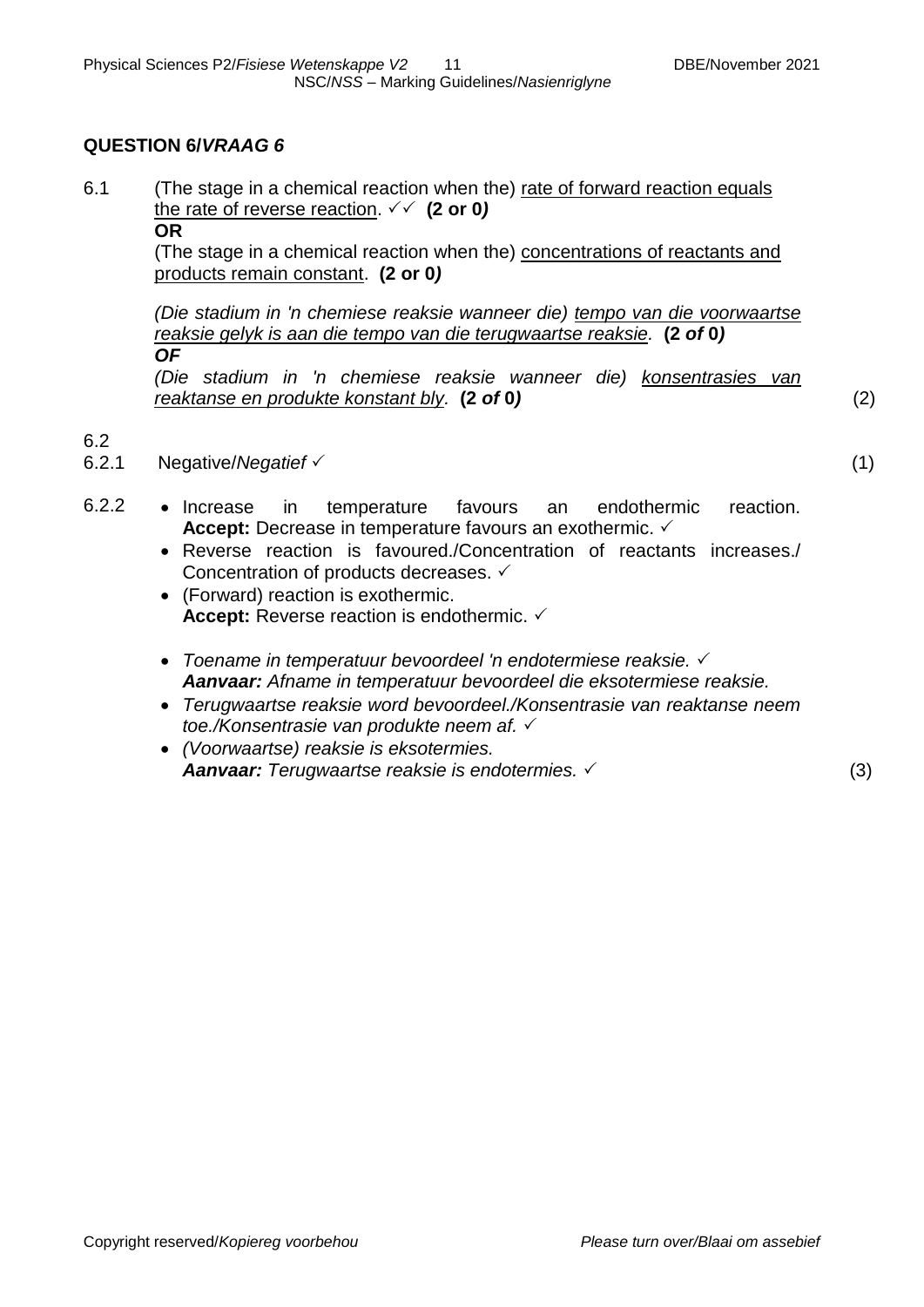#### 6.2.3 **CALCULATIONS USING NUMBER OF MOLES** *BEREKENINGE WAT GETAL MOL GEBRUIK*

#### **Marking criteria***:*

- a) Initial  $n(P)$  and  $n(Q_2)$  and  $n(PQ)$  from table.  $\checkmark$
- b) Change in  $n(P)$  = equilibrium  $n(P)$  initial  $n(P) \cdot \checkmark$
- c) **USING** ratio:  $P: Q_2: PQ = 2: 1: 2 \checkmark$
- d) Equilibrium  $n(Q_2) = \text{initial } n(Q_2) + \text{change in } n(Q_2)$ Equilibrium  $n(PQ) = \text{initial } n(PQ) - \text{change in } n(PQ) \int$  $\checkmark$
- e) Divide **equilibrium** amounts of P and  $Q_2$  and PQ by 2 dm<sup>3</sup>.  $\checkmark$
- f) Correct  $K_c$  expression (formulae in square brackets).  $\checkmark$
- g) Substitution of equilibrium concentrations into  $K_c$  expression.  $\checkmark$
- h) Final answer:  $10,889 \checkmark$

#### *Nasienkriteria:*

- *a)* Aanvanklike  $n(P)$  en  $n(Q_2)$  en  $n(PQ)$  uit tabel. $\checkmark$
- *b) Verandering in n(P) = ewewigs n(P) – aanvanklike n(P).*
- *c*) *GEBRUIK* verhouding:  $P: Q_2: PQ = 2:1:2$
- *d) Ewewig*  $n(Q_2)$  = aanvanklike  $n(Q_2)$  + verandering in  $n(Q_2)$  ] *Ewewig* n(PQ) *= aanvanklike n(PQ) - verandering in n(PQ)*  $\checkmark$
- *e) Deel ewewigshoeveelhede van P en Q<sup>2</sup> en PQ deur 2 dm<sup>3</sup> .*
- *f) Korrekte Kc-uitdrukking (formules in vierkanthakies*).
- *g) Vervanging van ewewigskonsentrasies in Kc-uitdrukking.*
- *h) Finale antwoord*: 10,89 / 10,889 √ (3)

## **OPTION 1/***OPSIE 1*

|                                                                              | D                    | $Q_2$ | PQ  |                  |
|------------------------------------------------------------------------------|----------------------|-------|-----|------------------|
| Initial quantity (mol)<br>Aanvangshoeveelheid (mol)                          |                      | 0,8   | 3,2 | (a)              |
| Change (mol)<br>Verandering (mol)                                            | $0,4 \checkmark$ (b) | 0,2   | 0,4 | $\checkmark$ (c) |
| Quantity at equilibrium (mol)/<br>Hoeveelheid by ewewig (mol)                | 1,2                  |       | 2,8 | $\checkmark$ (d) |
| Equilibrium concentration (mol $dm^{-3}$ )<br>Ewewigskonsentrasie (mol·dm-3) | 0,6                  | 0.5   | 1,4 | $\checkmark$ (e) |

$$
K_c = \frac{[PQ]^2}{[Q_2][P]^2} \checkmark
$$
  
= 
$$
\frac{1,4^2}{(0,5)(0,6)^2} \checkmark
$$
 (g)  
= 10,89  $\checkmark$  (h)

No K<sub>c</sub> expression, correct substitution/*Geen K<sub>c</sub>uitdrukking*, *korrekte substitusie*: Max./*Maks.* 

Wrong K<sub>c</sub> expression/*Verkeerde K<sub>c</sub>-uitdrukking*: Max./M*aks.*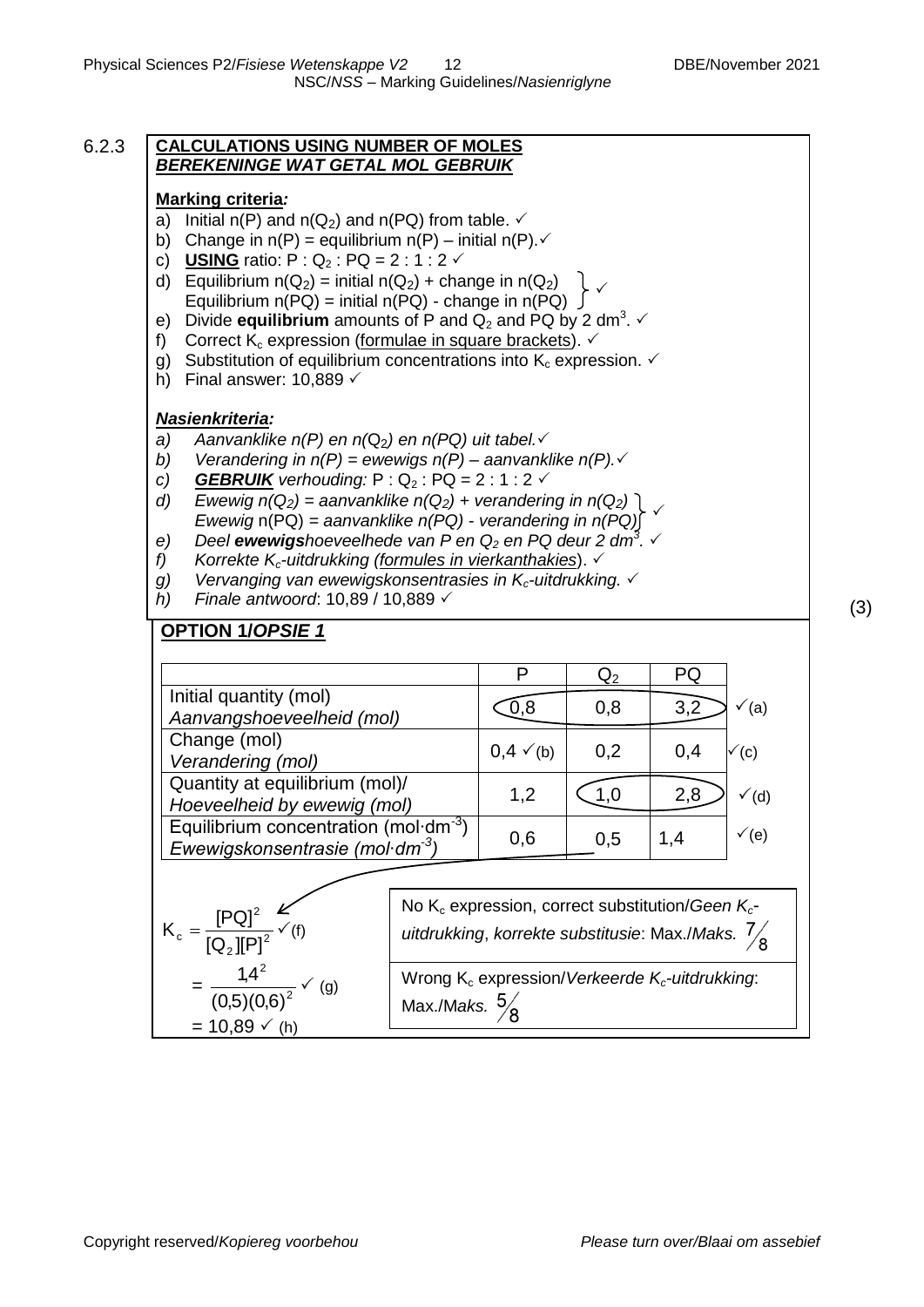| <u>OPTION 2/OPSIE 2</u>                                                                                                                                                                                                                                                             |  |     |                      |                     |  |  |
|-------------------------------------------------------------------------------------------------------------------------------------------------------------------------------------------------------------------------------------------------------------------------------------|--|-----|----------------------|---------------------|--|--|
|                                                                                                                                                                                                                                                                                     |  | PQ  | P                    | $\mathsf{Q}_2$      |  |  |
| Initial quantity (mol)                                                                                                                                                                                                                                                              |  | 3,2 | 0,8                  | 0,8<br>(a)          |  |  |
| Aanvangshoeveelheid (mol)<br>Change (mol)                                                                                                                                                                                                                                           |  |     |                      |                     |  |  |
| Verandering (mol)                                                                                                                                                                                                                                                                   |  | 0,4 | $0,4 \checkmark$ (b) | 0,2<br>(c)          |  |  |
| Quantity at equilibrium (mol)/<br>Hoeveelheid by ewewig (mol)                                                                                                                                                                                                                       |  | 2,8 | 1,2                  | $\sqrt{(d)}$<br>1,0 |  |  |
| Equilibrium concentration (mol $dm^{-3}$ )<br>Ewewigskonsentrasie (mol $dm-3$ )                                                                                                                                                                                                     |  | 1,4 | 0,6                  | 0,5<br>√(e)         |  |  |
| Reverse reaction<br>Terugwaartse reaksie:<br>$K_c = \frac{[P]^2[Q_2]}{[P \cap I^2]} \checkmark(f)$<br>No $K_c$ expression, correct substitution/Geen $K_c$ -<br>uitdrukking, korrekte substitusie: Max./Maks. $\frac{7}{8}$<br>Wrong $K_c$ expression/Verkeerde $K_c$ -uitdrukking: |  |     |                      |                     |  |  |
| $=\frac{(0,6)^{2}(0,5)}{(1,4)^{2}}\sqrt{9}$<br>Max./Maks. $\frac{5}{8}$                                                                                                                                                                                                             |  |     |                      |                     |  |  |
| $K_c = 0.09$                                                                                                                                                                                                                                                                        |  |     |                      |                     |  |  |
| Forward reaction/Voorwaartse reaksie:<br>$K_c = \frac{1}{0.09}$                                                                                                                                                                                                                     |  |     |                      |                     |  |  |
| $= 10,89 \vee (h)$                                                                                                                                                                                                                                                                  |  |     |                      |                     |  |  |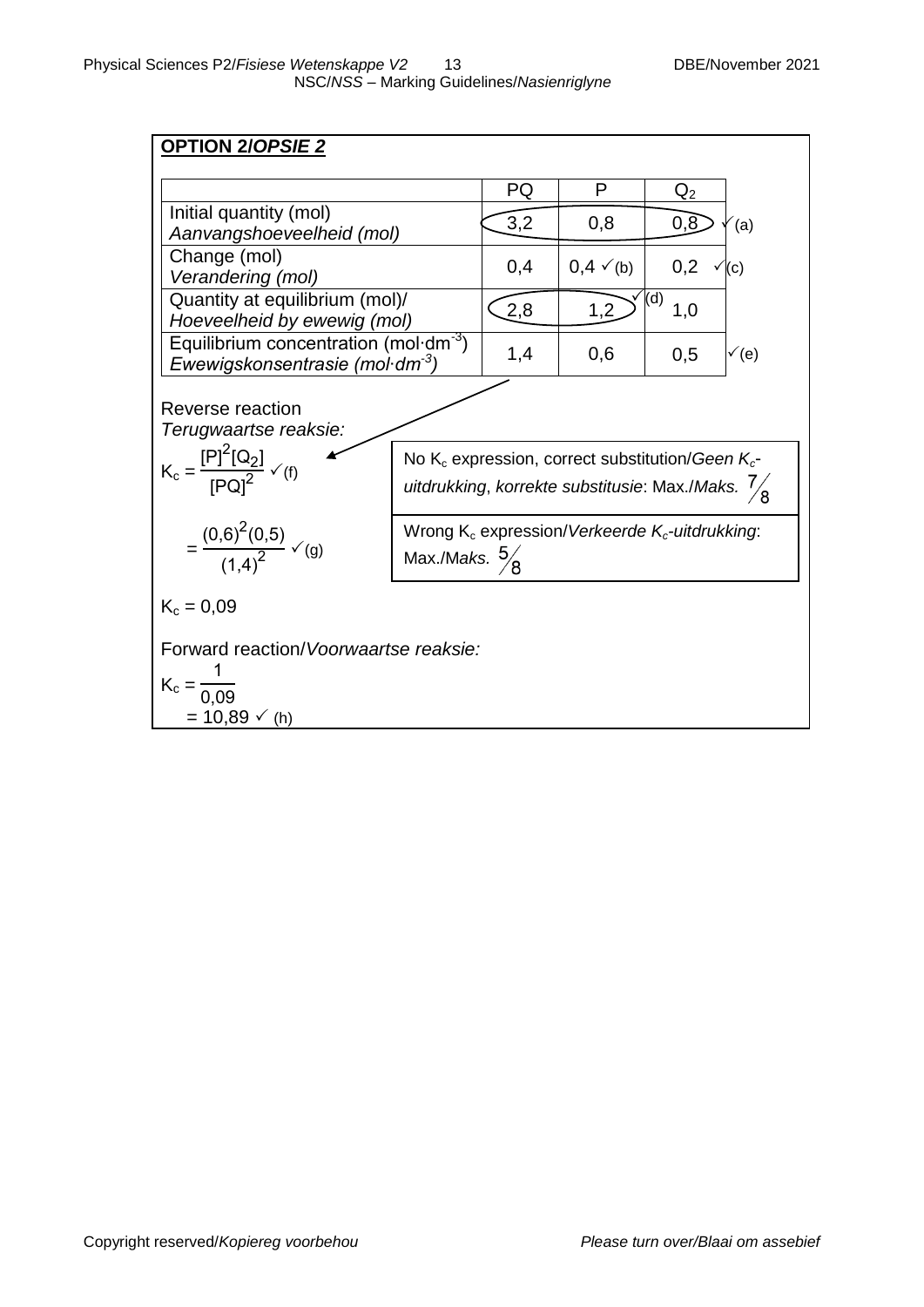#### **CALCULATIONS USING NUMBER OF MOLES BEREKENINGE WAT GETAL MOL GEBRUIK**

## **Marking criteria:**

- a) Initial n(P) = 4 mol and n(Q<sub>2</sub>) = 2,4 mol and n(PQ) = 0  $\checkmark$ <br>b) Change in n(P) = equilibrium n(P) initial n(P) = 2.8 mol
- Change in  $n(P)$  = equilibrium  $n(P)$  initial  $n(P)$  = 2,8 mol.
- c) USING ratio:  $P: Q_2 : PQ = 2 : 1 : 2 \checkmark$
- d) Equilibrium  $n(Q_2) = \text{initial } n(Q_2) + \text{change in } n(Q_2)$ Equilibrium  $n(PQ) = \text{initial } n(PQ) - \text{change in } n(PQ)$  $\checkmark$
- e) Divide equilibrium amounts of P and Q2 and PQ by 2 dm<sup>3</sup>.  $\checkmark$
- f) Correct Kc expression (formulae in square brackets).  $\checkmark$
- g) Substitution of equilibrium concentrations into  $K_c$  expression.  $\checkmark$
- h) Final answer:  $10,89 / 10,889 \checkmark$

## *Nasienkriteria:*

- *a*) *Aanvanklike n(P) = 4 mol en n(Q<sub>2</sub>) = 2,4 mol en n(PQ) = 0.* $\checkmark$
- *b) Verandering in n(P) = ewewigs n(P) – aanvanklike n(P) = 2,8 mol.*
- *c) GEBRUIK verhouding: P : Q<sup>2</sup> : PQ = 2 : 1 : 2*
- *d) Ewewig*  $n(Q_2)$  = aanvanklike  $n(Q_2)$  + verandering in  $n(Q_2)$  ) *Ewewig n(PQ) = aanvanklike n(PQ) - verandering in n(PQ)*  $\checkmark$
- *e) Deel ewewigshoeveelhede van P en Q<sup>2</sup> en PQ deur 2 dm<sup>3</sup> .*
- *f) Korrekte Kc-uitdrukking (formules in vierkanthakies).*
- *g) Vervanging van ewewigskonsentrasies in Kc-uitdrukking.*
- *h) Finale antwoord: 10,89 / 10,889*

# **OPTION 3/***OPSIE 3*

|                                                                              |                      | $\rm Q_2$ | PQ  |                  |
|------------------------------------------------------------------------------|----------------------|-----------|-----|------------------|
| Initial quantity (mol)<br>Aanvangshoeveelheid (mol)                          |                      | 2,4       |     | ´(a)             |
| Change (mol)<br>Verandering (mol)                                            | $2,8 \checkmark$ (b) | 1,4       | 2,8 | $\checkmark$ (c) |
| Quantity at equilibrium (mol)/<br>Hoeveelheid by ewewig (mol)                | 1,2                  |           | 2,8 | $\checkmark$ (d) |
| Equilibrium concentration (mol $dm^{-3}$ )<br>Ewewigskonsentrasie (mol·dm-3) | 0,6                  | 0.5       | 1.4 | $\checkmark$ (e) |

$$
K_c = \frac{[PQ]^2}{[Q_2][P]^2} \times f(t)
$$
  
= 
$$
\frac{1.4^2}{(0.5)(0.6)^2} \times f(t)
$$
  
= 10.89  $\times$  (h)

No K<sub>c</sub> expression, correct substitution/*Geen K<sub>c</sub>uitdrukking*, *korrekte substitusie*: Max./*Maks.* 

Wrong K<sub>c</sub> expression/*Verkeerde K<sub>c</sub>-uitdrukking*: Max./M*aks.*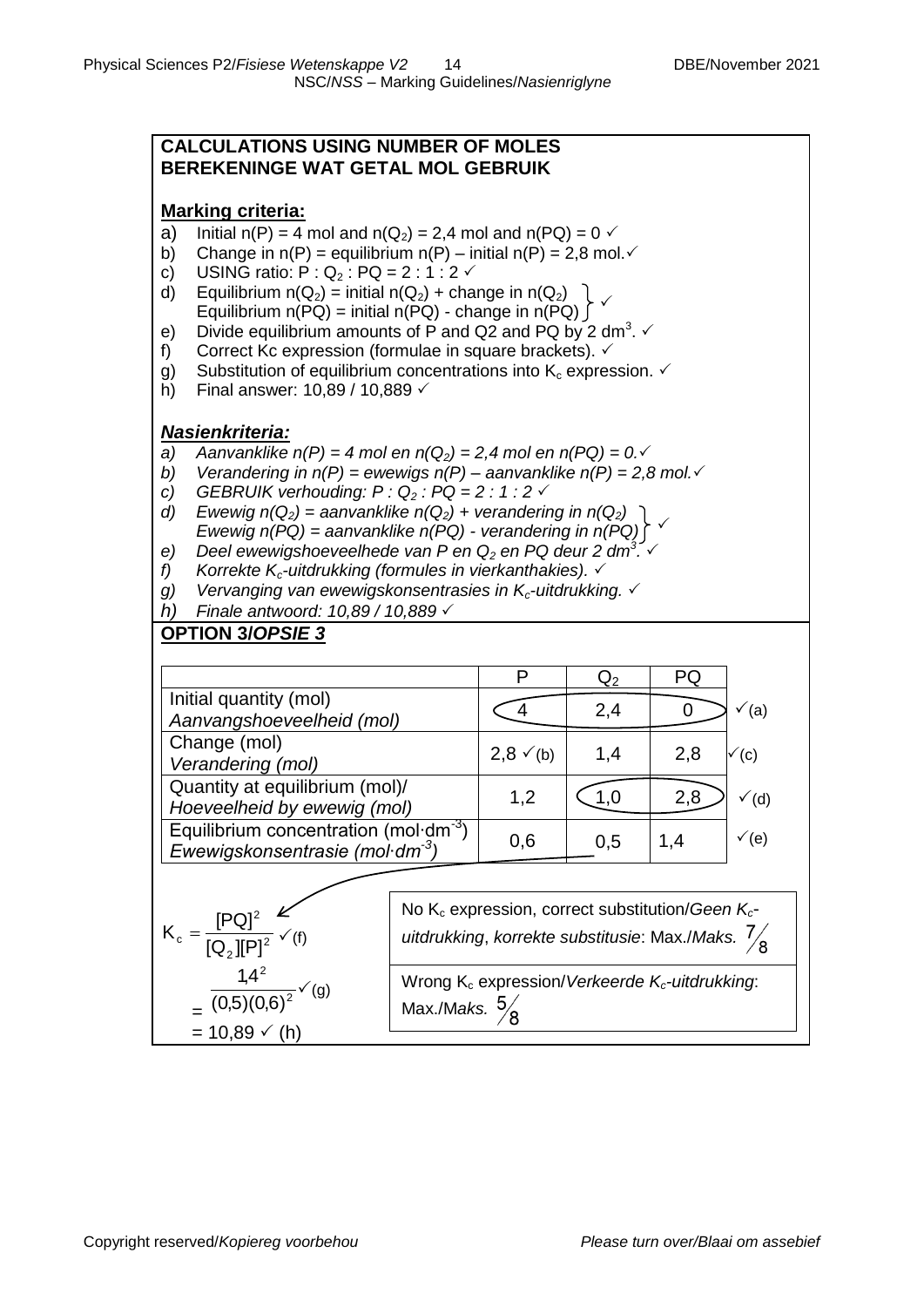

6.2.4 Remains the same/*Bly dieselfde*

Only temperature can change  $K_c$ . Temperature remains constant.  $\checkmark$ *Slegs temperatuur kan K<sup>c</sup> verander./Temperatuur bly konstant.* (2)

6.3 6.3.1 Increases/*Toeneem*  (1) 6.3.2 Decreases/*Afneem*  (1) **[18]**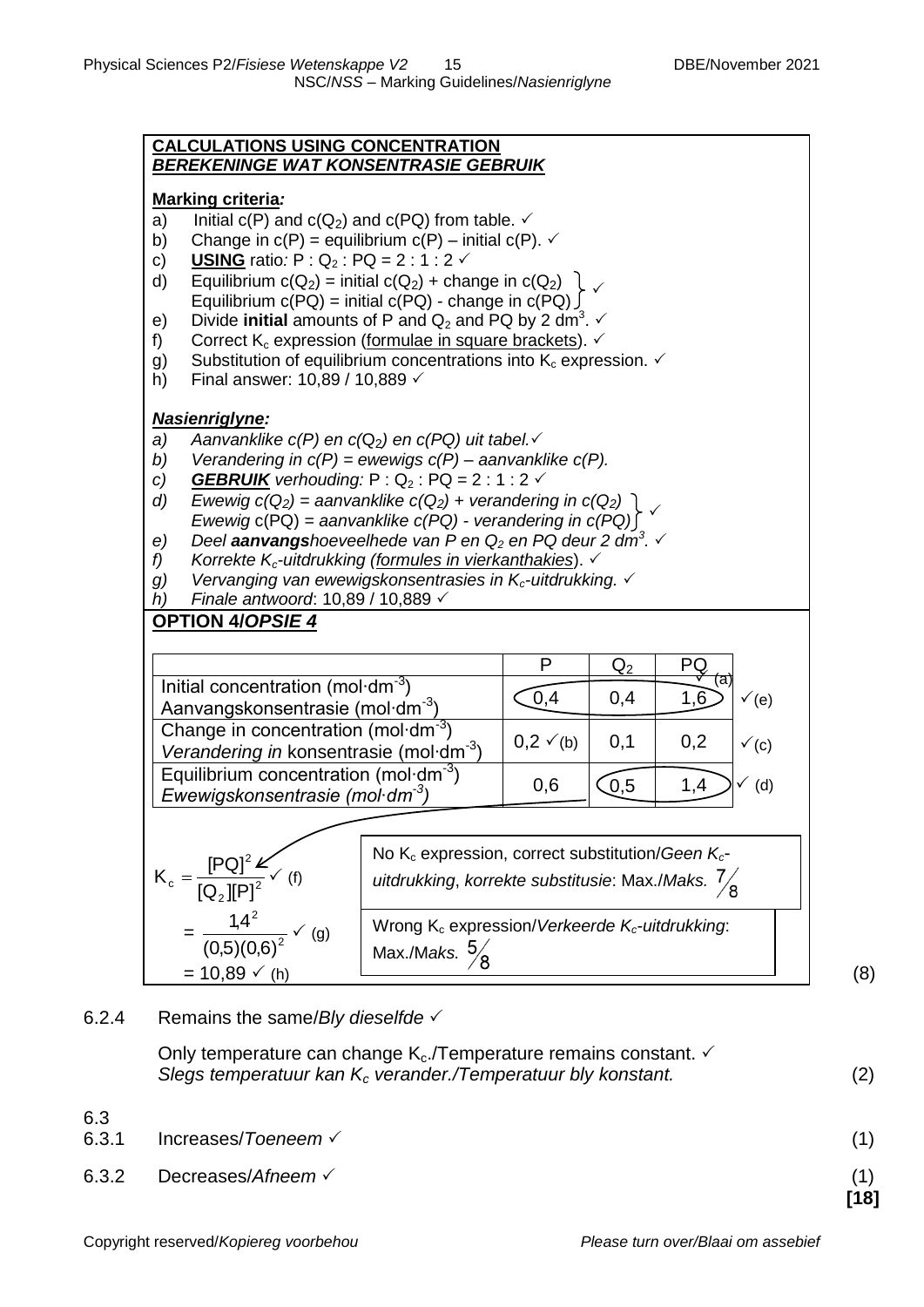# **QUESTION 7/VRAAG 7**

| 7.1                     |                                                                                                         |     |
|-------------------------|---------------------------------------------------------------------------------------------------------|-----|
| 7.1.1                   | (It is a) proton/H <sub>3</sub> O <sup>+</sup> (ion)/H <sup>+</sup> (ion) donor. $\checkmark\checkmark$ |     |
|                         | (Dit is 'n) proton/ $H3O+$ -(ioon)/H <sup>+</sup> -(ioon)skenker.                                       | (2) |
| 7.1.2                   | $HSOa$ /hydrogen sulphate ion/waterstofsulfaatioon $\checkmark$                                         |     |
|                         | <b>ANY ONE:</b>                                                                                         |     |
|                         | It acts as base in reaction I and as acid in reaction II. $\checkmark$<br>• Acts as acid and base.      |     |
|                         | <b>ENIGE EEN:</b>                                                                                       |     |
|                         | Dit reageer as basis in reaksie I en as suur in reaksie II.                                             |     |
|                         | Reageer as suur en basis.                                                                               | (2) |
| 7.1.3<br>$\blacksquare$ | HSO <sub>4</sub> /Reaction (solution) II/Reaksie (oplossing) II √                                       |     |
|                         | Smaller $K_a$ value/weaker acid $\checkmark$                                                            |     |
|                         | Lower ion concentration/Incompletely ionised. $\checkmark$                                              |     |
|                         | Kleiner $K_a$ -waarde/swakker suur $\checkmark$                                                         |     |
|                         | Laer ioonkonsentrasie/Onvolledig geïoniseer. √                                                          | (3) |
| 7.2                     |                                                                                                         |     |

| 7.2.1 | <b>OPTION 1/OPSIE 1</b>                                | <b>OPTION 2/OPSIE 2</b>                                                                                   |     |
|-------|--------------------------------------------------------|-----------------------------------------------------------------------------------------------------------|-----|
|       | $pH = -log[H3O+]$                                      | $\left[\begin{array}{c} pH = -log[H_3O^+]\\ [H_3O^+] = 10^{-pH}\end{array}\right] \sqrt{Any \ one/Enige}$ |     |
|       | 1,02 $\sqrt{ }$ = -log[H <sub>3</sub> O <sup>+</sup> ] |                                                                                                           |     |
|       | $H_3O^+$ = 0,0955 mol·dm <sup>-3</sup> $\checkmark$    | $= 10^{-1.02}$ $\checkmark$                                                                               |     |
|       |                                                        | $= 0.0955$ mol·dm <sup>-3</sup> $\checkmark$                                                              |     |
|       | Therefore/Dus                                          | Therefore/Dus                                                                                             |     |
|       | $'$ [HCℓ] = 0,0955 mol·dm $^{-3}$                      | $[HCI] = 0,0955$ mol·dm <sup>-3</sup>                                                                     |     |
|       | $(0,096/0,1 \text{ mol} \cdot \text{dm}^{3})$          | $(0.096/0, 1 \text{ mol} \cdot \text{dm}^{-3})$                                                           | (3) |
|       |                                                        |                                                                                                           |     |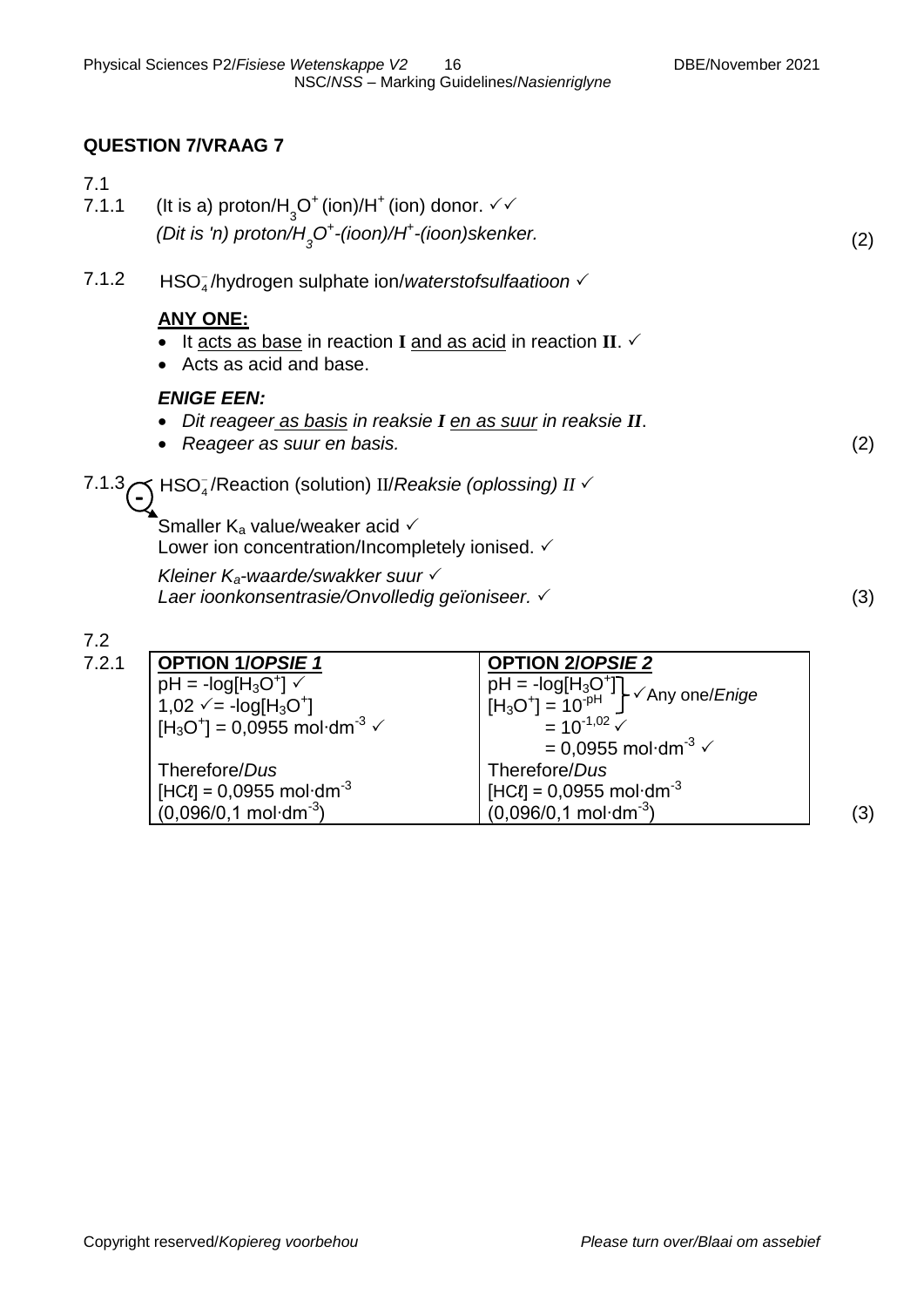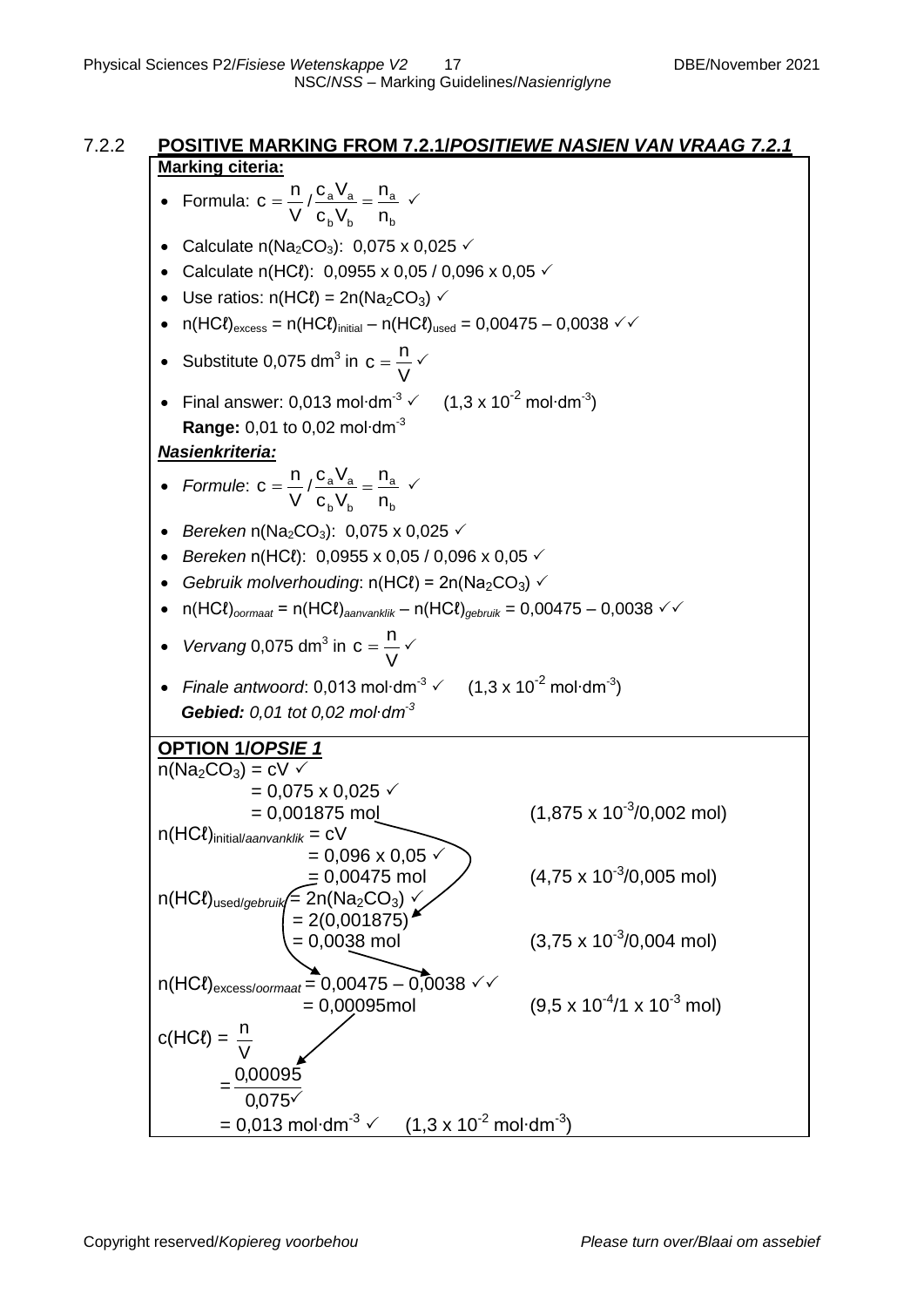**[18]**

| <b>OPTION 2/OPSIE 2</b>                                                                             |     |
|-----------------------------------------------------------------------------------------------------|-----|
| $\frac{c_a V_a}{\underline{a}} = \frac{n_a}{\underline{a}} \sqrt{a}$                                |     |
| $c_b V_b$ <sup>-</sup> $n_b$                                                                        |     |
| $\frac{c_a(50)\sqrt{}}{(0.075)(25)\sqrt{}} = \frac{2}{1}\sqrt{ }$                                   |     |
|                                                                                                     |     |
| c(HCl <sub>rea</sub> = 0,075 mol·dm <sup>-3</sup>                                                   |     |
| $c(HCl)$ <sub>excess/oormaat</sub> = 0,0955 - 0,075 $\checkmark$<br>$= 0,0205$ mol·dm <sup>-3</sup> |     |
| $c_1V_1 = c_2V_2$                                                                                   |     |
| $(0,0205)(50) = c_2(75)$ $\checkmark$                                                               |     |
| $c_2 = 0.014$ mol·dm <sup>-3</sup> $\checkmark$                                                     | (8) |

## **QUESTION 8/***VRAAG 8*

| 8.1 | Chemical (energy) to electrical (energy) $\checkmark$ |  |  |  |
|-----|-------------------------------------------------------|--|--|--|
|     | Chemiese (energie) na elektriese (energie)            |  |  |  |

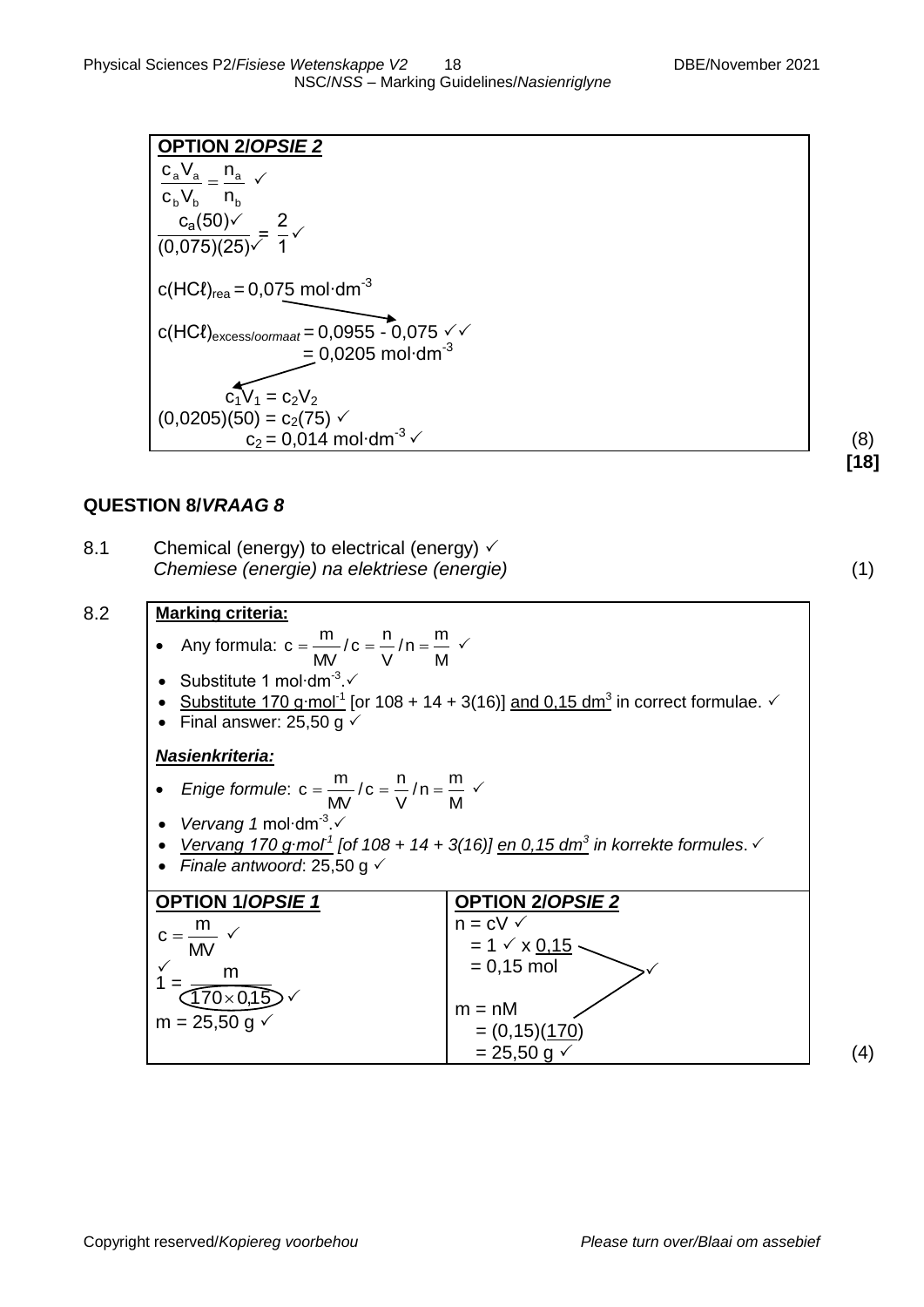## 8.3 **ANY ONE:**

- A substance that loses/donates electrons.  $\checkmark\checkmark$
- A substance that is oxidised.

## A substance whose oxidation number increases.

## *ENIGE EEN:*

- *'n Stof wat elektrone verloor/skenk.*
- *'n Stof wat geoksideer word.*
- *'n Stof wat waarvan die oksidasiegetal toeneem.* (2)

#### 8.4

8.4.1 Copper/Cu/*Koper* (1)

8.4.2 **Marking criteria/***Nasienkriteria:*

- Reactants  $\checkmark$  Products  $\checkmark$  Balancing  $\checkmark$ <br>Reaktanse Produkte Balansering
	- *Reaktanse Produkte Balansering*
	- Ignore double arrows./*Ignoreer dubbelpyle.*
	- Ignore phases/*Ignoreer fases.*
	- Marking rule 6.3.10./*Nasienreël 6.3.10.*

Cu(s) + 2Ag<sup>+</sup>(aq)  $\checkmark$   $\rightarrow$  Cu<sup>2+</sup>(aq) + 2Ag(s)  $\checkmark$  Bal  $\checkmark$ 

#### **ACCEPT/***AANVAAR:*

Cu(s) + 2AgNO<sub>3</sub>(aq)  $\checkmark$   $\rightarrow$  Cu(NO<sub>3</sub>)<sub>2</sub>(aq) + 2Ag(s)  $\checkmark$  Bal  $\checkmark$ 

#### **NOTE/***LET WEL*

- **IF** electrons are not cancelled minus 1 mark
- *INDIEN elektrone nie gekanselleer is nie – minus 1 punt* (3)

8.5 **OPTION 1/***OPSIE 1*  $E_{cell}^{\theta} = E_{reduction}^{\theta} - E_{oxidation}^{\theta} \checkmark$  $= 0,80 \checkmark - (0,34) \checkmark$  $= 0.46 V \checkmark$ **Notes/***Aantekeninge* • Accept any other correct formula from the data sheet./*Aanvaar enige ander korrekte formule vanaf gegewensblad.* Any other formula using unconventional abbreviations, e.g.  $E^{\circ}_{cell} = E^{\circ}_{OA} - E^{\circ}_{RA}$  followed by correct substitutions:/*Enige ander formule wat onkonvensionele afkortings gebruik bv. E°sel = E°OM - E°RM gevolg deur korrekte vervangings:* <sup>4</sup> 3 **OPTION 2/***OPSIE 2*  $2Ag^+ + 2e^- \rightarrow 2Ag^ E^{\theta} = 0,80 \text{ V}$  $Cu \rightarrow Cu^{2+} + 2e^-$ .  $\overline{a}$  $E^{\theta} = -0.34$  V  $\checkmark$  $2Ag^+ + Cu \rightarrow 2Ag + Cu^{2+}$  $E^{\theta} = +0,46 \text{ V} \checkmark$  (4)  $\checkmark$ 

8.6 Decreases/*Afneem* (1)

**[16]**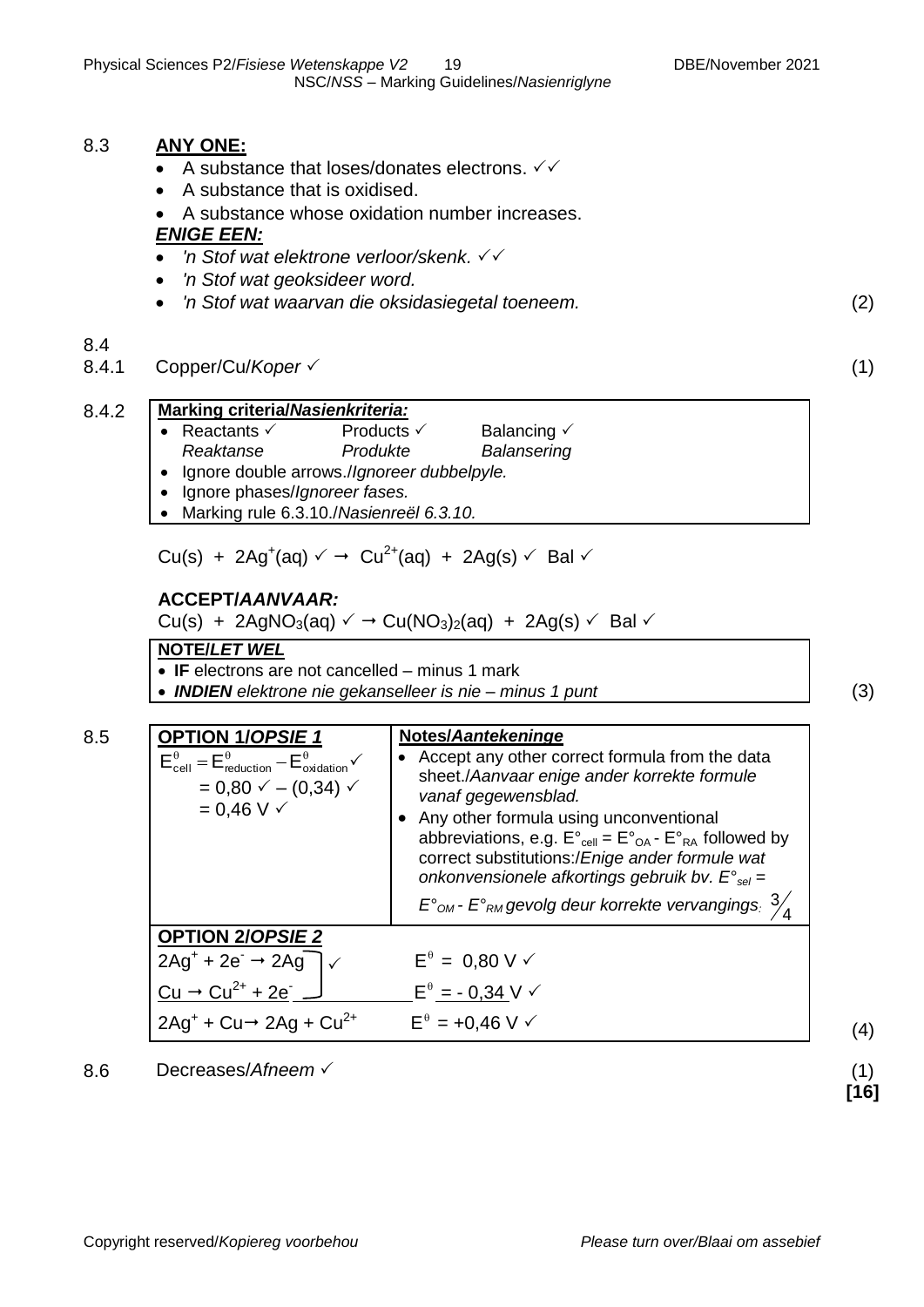## **QUESTION 9/***VRAAG 9*

## 9.1 **ANY ONE***:* **(2 or 0)**

- A substance whose (aqueous) solution contains ions.  $\sqrt{6}$
- Substance that dissolves in water to give a solution that conducts electricity.
- A substance that forms ions in water / when melted.
- A solution that conducts electricity through the movement of ions.

## *ENIGE EEN: (2 of 0)*

- *'n Stof waarvan die oplossing ione bevat.*
- *'n Stof wat in water oplos om 'n oplossing te vorm wat elektrisiteit gelei.*
- *'n Stof wat ione in water vorm/ wanneer dit gesmelt word.*
- *'n Oplossing wat elektrisiteit gelei deur die beweging van ione.* (2)

#### $\checkmark$  Anode  $\checkmark$  $9.2 \subset$

Chromium is oxidised./Oxidation takes place (at the anode)./Chromium (it) loses electrons./Mass decreases./Cr  $\rightarrow$  Cr<sup>3+</sup> + 3e  $\checkmark$ 

*Chroom word geoksideer./Oksidasie vind (by die anode) plaas./Chroom (dit) verloor elektrone./Massa neem af./Cr* → Cr<sup>3+</sup> + 3e<sup>-</sup>

#### **NOTE/***LET WEL***:**

If half-reaction is used, it must be correct/*Indien halfreaksie gebruik word, moet dit korrek wees*:  $Cr \rightarrow Cr^{3+} + 3e^{-}$  $(2)$ 

$$
9.3 \qquad Cr^{3+}(aq) + 3e^- \rightarrow Cr(s) \vee \vee
$$

Ignore phases./*Ignoreer fases*.

| <b>Marking guidelines/Nasienkriteria</b>                                                                                |  |                                     |                                                                                     |  |
|-------------------------------------------------------------------------------------------------------------------------|--|-------------------------------------|-------------------------------------------------------------------------------------|--|
| • $Cr^{3+} + 3e^+ \rightleftharpoons Cr$                                                                                |  | $Cr \Rightarrow Cr^{3+} + 3e^T$ 0/2 |                                                                                     |  |
| $Cr \leftarrow Cr^{3+} + 3e^+$ $\frac{2}{2}$                                                                            |  | $Cr \to Cr^{3+} + 3e^-$ 0/2         |                                                                                     |  |
|                                                                                                                         |  |                                     | Ignore if charge omitted on electron./Ignoreer indien lading weggelaat op elektron. |  |
| • If charge (+) omitted on Cr <sup>3+</sup> /Indien lading (+) weggelaat op Cr <sup>3+</sup> : Max./Maks: $\frac{1}{2}$ |  |                                     |                                                                                     |  |
| Example/Voorbeeld: $Cr^3 + 3e^- \rightarrow Cr \checkmark$                                                              |  |                                     |                                                                                     |  |